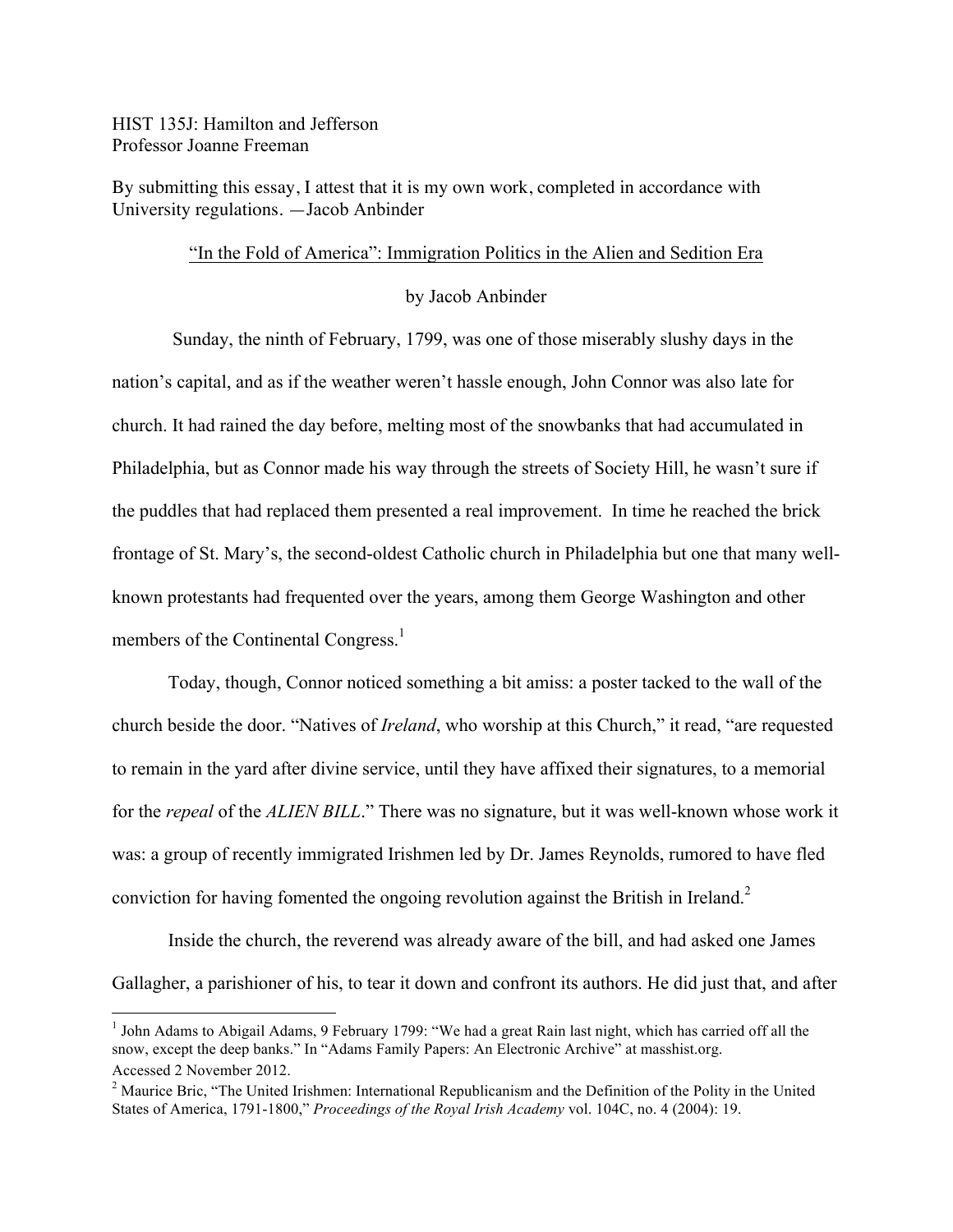dismissal walked outside to find Reynolds and his colleagues standing beside the church, asking those exiting mass for their support. Gallagher heard one of the men call him "an impertinent scoundrel" for tearing down their notice. "No *Jacobin* paper has a right to a place on the walls of that church," Gallagher brashly replied. Some supporters began to gather behind him. "Turn him out!" one of them cried, referring to Reynolds. No one could agree on precisely what happened next, but soon after, Reynolds drew a pistol. "A great commotion took place at this moment," Connor later testified in court. "The cry was by several that he had a pistol in his hand…there was such a concourse of people I was shoved away." There was little agreement later on whether Reynolds had pointed his gun at the crowd or into the air, but in any case Gallagher stood his ground. "I struck at [Reynolds]," he said. "He wheeled…[and] I kicked him twice or three times while he was down." A brawl ensued, and soon Reynolds and his group were in police custody, charged with inciting a riot.<sup>3</sup>

Eleven days later, the men went before a jury at the State House, but from the outset it was clear that the trial would be about much more than a scuffle in a churchyard. Already, the city's newspapers had pounced. Reynolds and the others were "openly and declaredly …assaulted, and abused," declared the *Philadelphia Aurora*, a Republican journal. To the Federalist *Gazette of the United States*, though, the fight was not the real issue at stake. The poster, its editors wrote, was "impudent, seditious, and inflammatory." Reynolds and his colleagues "pass censures on *our* government, *our* laws, *our* principles, and *our* general conduct." "If the authors of this petition are Irishmen," it concluded, "*they have no voice here*."4

Partisanship even crept into the trial itself. "You have heard [the defendants] called Jacobins!" said Alexander James Dallas, attorney for the defendants. "What!...When we have

<sup>&</sup>lt;sup>3</sup> William Duane. "A Report of the Extraordinary Transactions Which Took Place at Philadelphia." (Philadelphia: "Printed at the office of the *Aurora*), 1799.

<sup>4</sup> *Gazette of the United States*, 12 February 1799; *Aurora Daily Advertiser*, 12 February 1799.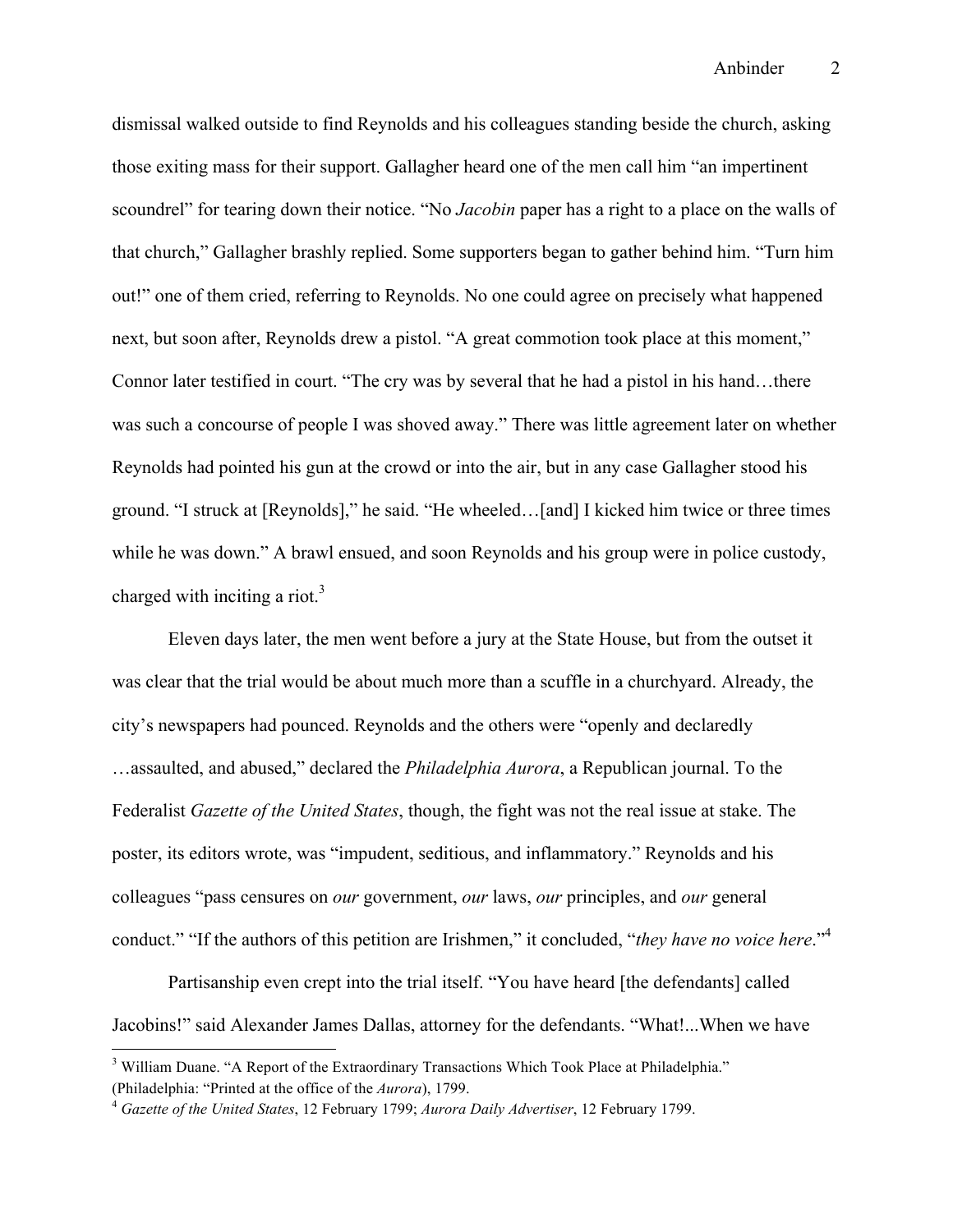passed laws which deprive such men of the rights of freemen, only because they have not lived one year longer among us, must an additional cruelty be added to their injury, of denying them the right to remonstrate?" For good measure, he added a crack at the current administration: "By kicking Doctor Reynolds three times while down, [Gallagher] became qualified to *carry dispatches to France, or to go on an embassy to the savages*."5 Nor could prosecutor Joseph Hopkinson resist an ethnic joke in his closing statement. Of the Irish, he said, "If they choose to keep a tavern in their churches, we are not bound to suffer or to sanction it." Then, he turned serious. "Aliens have no right whatever to petition, or to interfere in any respect with the government of this country," he said. "If aliens do not like the laws of this country, God knows there are ways and wishes enough for them to go back again."<sup>6</sup>

Hopkinson's nativism did not find favor with the cosmopolitan Philadelphia jury, which quickly and anticlimactically acquitted the men on all charges. But though his prosecution may have been unsuccessful, Hopkinson's rhetoric represented a strain of nativism that had only recently become a theme in American politics "I will say that the greatest evils this country has ever endured, have arisen from the ready admission of foreigners to a participation in the government," Hopkinson told the jury. "Had the Americans been left to themselves, we should not this day have been divided and rent into parties."<sup>7</sup>

 $*$  \*  $*$  \*  $*$ 

How had America come to this? How, in the course of less than a decade, had the nation gone from President Washington calling on immigrants to "intermix with our people" to a country where some newspapers were calling for their deportation for petitioning the

 <sup>5</sup> Duane, "Extraordinary Transactions."

 $<sup>6</sup>$  Ibid.</sup>

 $<sup>7</sup>$  Ibid.</sup>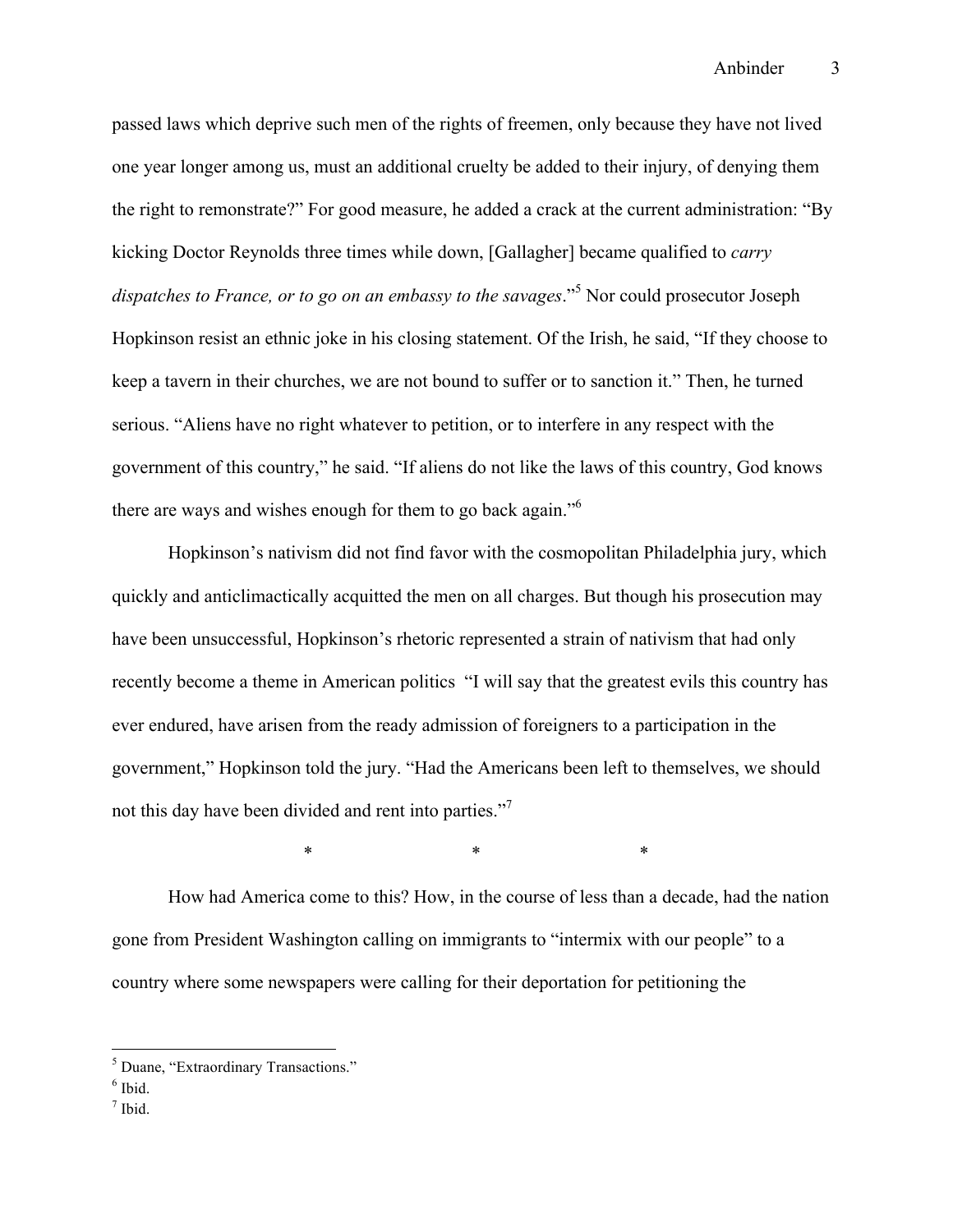government?<sup>8</sup> To a degree, the change in heart was the product of a decade in which diplomacy, politics, and the continuing uncertainty of America's place in the world caused native-born Americans to turn against their foreign neighbors—even those who had come to their shores with the intention of becoming American. But this change was by no means total. As the *Aurora* editorial demonstrates, half of the country still stood in solidarity with the "aliens." As with so many issues in the late 1790s, immigration was being drawn into the morass of bitter partisanship.

Still, there exists a crucial difference between the other issues on which there emerged diametric opposition between Federalists and Republicans and the particular transformation that the issue of immigration underwent. Unlike other debates, immigration *explicitly* dealt with many of the foundational values of the United States—ideals of tolerance, equality, and freedom of expression enshrined in the Declaration of Independence. The late 1790s saw the Federalist Party use its legislative power to abandon these values for the cause of political entrenchment. Their vehicle was the very laws Reynolds and his men had petitioned against on that wet February day: the Alien and Sedition Acts, comprising four separate bills on naturalization, the deportation of alien residents, and the publication of literature critical of the government.

The highly controversial nature of the Alien and Sedition Acts has secured their place in American history. Even today, they remain symbolic of the perils inherent in partisan power the product of "a dramatic struggle in which the white-hot issue of individual rights was hammered out on the anvil of American political experience," to quote the historian James Morton Smith.<sup>9</sup> Smith's book *Freedom's Fetters* remains the most complete analysis of the

 <sup>8</sup> George Washington to John Adams, 15 November 1794, at masshist.org. Accessed 2 November 2012.

<sup>9</sup> James Morton Smith, *Freedom's Fetters: The Alien and Sedition Laws and American Civil Liberties*, (Ithaca: Cornell University Press, 1956), ix.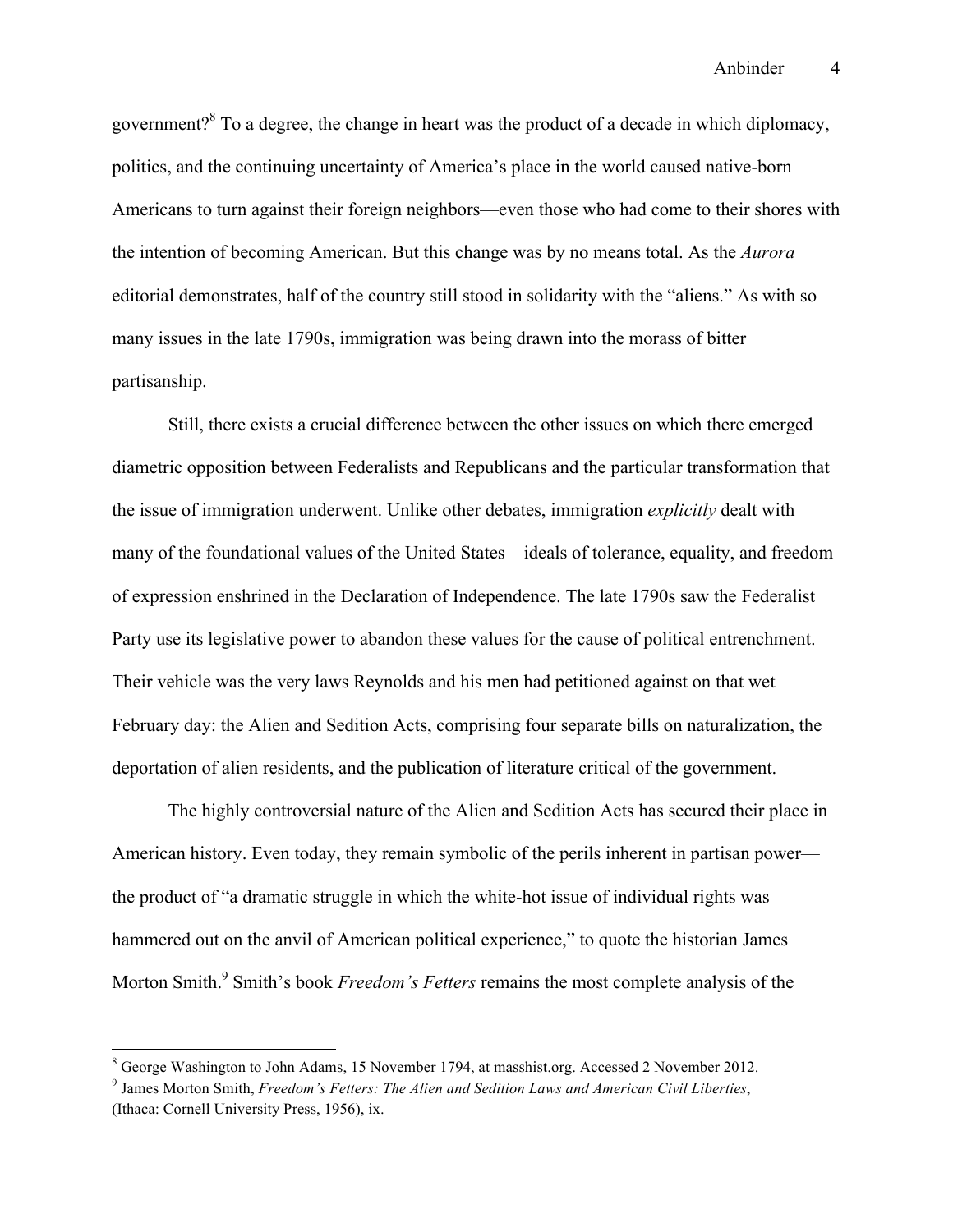legislation, and it is typically the only major work on the topic cited in academic literature.<sup>10</sup> And though Smith does not hesitate to discuss the bills as they pertained to immigrants—particularly in his small chapter on the Naturalization Act—his book is very much a product of the McCarthy Era in that it mainly focuses on the bills' effect on the First Amendment liberties of those who were already American citizens.

It is here that Smith's analysis falls short: not on facts but on emphasis. This is not to say the old Bill of Rights-based perspective has no merit. Rather, given the substantial amount of scholarship on immigration that historians have produced in the half-century since *Freedom's Fetters*, we begin to see the bills as *fundamentally* targeted at America's burgeoning immigrant communities.<sup>11</sup> Doing so not only provides a deeper understanding of the intent behind and reaction to the legislation, it also demonstrates how deeply Federalists and Republicans believed their political futures were on the line during this tumultuous decade in American history. With a few extreme exceptions, it was not that Federalist politicians and the Federalist press set out with the goal of eliminating immigrants from American society. Rather, the Alien and Sedition Acts were the culminating point of a decade in which nativism emerged as a by-product of the nation's pivot toward partisanship—and the future of America's policy toward immigrants was made to hang in the balance.

 $*$  \*  $*$  \*  $*$ 

 <sup>10</sup> See Manning J. Dauer, *The Adams Federalists* (Baltimore: The Johns Hopkins Press, 1953); John C. Miller, *The Federalist Era: 1789-1801* (New York: Harper & Brothers, 1960); Stanley Elkins and Eric McKitrick, *The Age of Federalism: The Early American Republic, 1788-1800* (Oxford: Oxford University Press, 1995), the latter of which also mentions Miller's *A Crisis in Freedom* but notes Smith's book to be far superior.

<sup>&</sup>lt;sup>11</sup> Notably (but perhaps unsurprisingly), it is scholars of early Irish-American history who have taken the lead in this approach, though usually with just a sentence or two about the acts. See Kerby A. Miller et al., *Irish Immigrants in the Land of Canaan: Letters and Memoirs from Colonial and Revolutionary America, 1675-1815*, (Oxford: Oxford University Press, 2003), 587.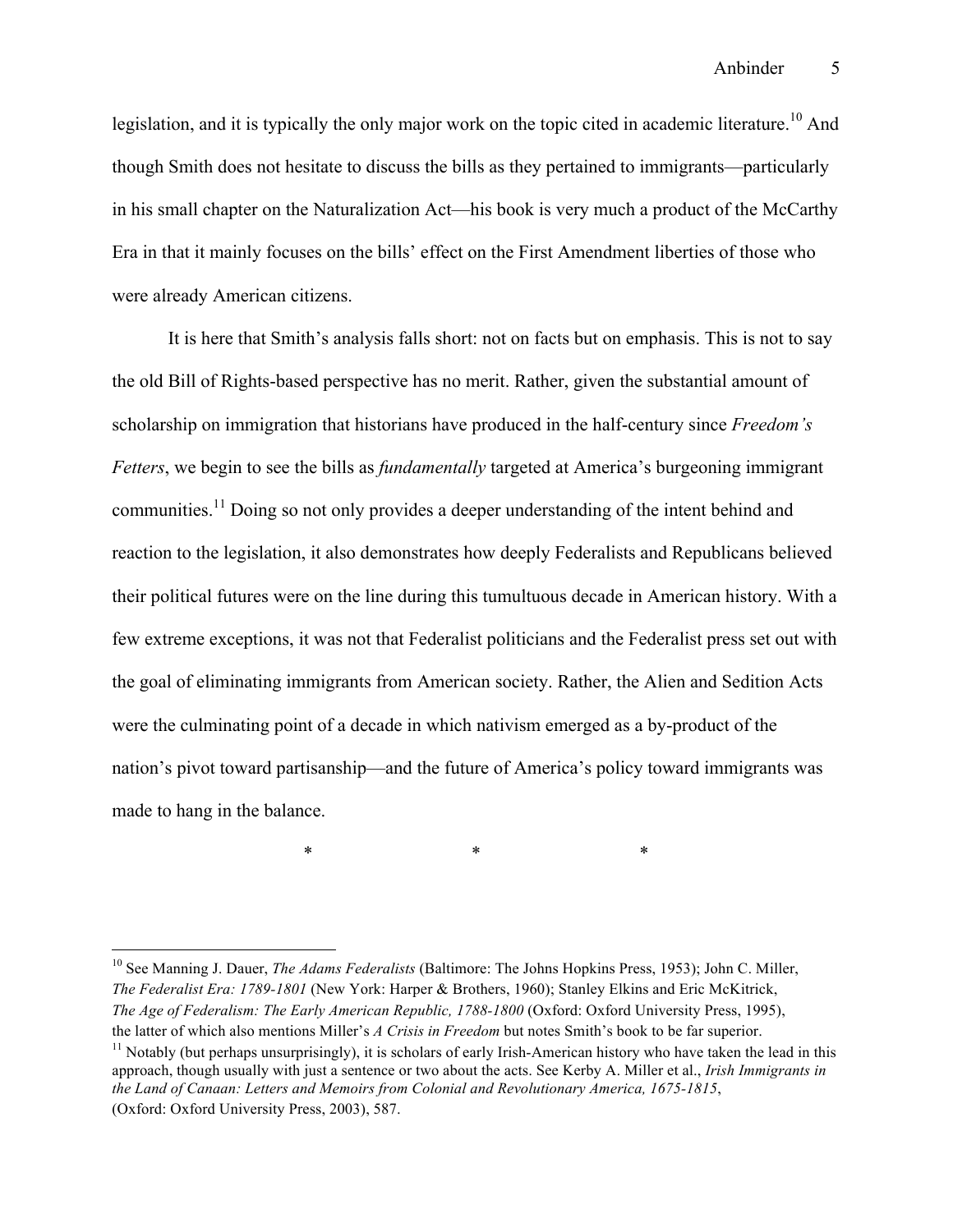To understand the degree to which the partisanship surrounding the Alien and Sedition Acts represented a transformation of immigration's role in the nation's political discourse, one must first understand just how non-partisan the country's earliest immigration debates were. March 1790 saw Congress pass the county's first naturalization bill, which stipulated a two-year residency and confirmation of the immigrant's "good character" for citizenship. The debate over the measure was amicable, revolving mostly around the minutiae of the act.<sup>12</sup> In fact, many of the arguments for tightening the wording of the law came from congressmen who would later comprise the pro-immigrant Republicans. "Aliens might acquire the right of citizenship, and return to the country from which they came, and evade the laws intended to encourage the commerce and industry of the real citizens," warned James Madison on the House floor, echoing a position that his Federalist arch-rivals would take nine years later.<sup>13</sup> Nonetheless, the law passed without controversy.<sup>14</sup>

Five years later, Congress reconvened to consider a new naturalization law, one that mandated a more restrictive two-step application process and a new waiting period of five years. Again, the principles of the bill were uncontroversial. And again, many of the arguments that it should be *less* restrictive came from future Federalists, such as Jonathan Dayton of New Jersey, who voiced his concern that the new requirement to have witnesses attest to the applicant's moral character would be an undue burden on poorer immigrants.<sup>15</sup> Nor did the press take much notice of the naturalization debate—beyond the perfunctory descriptions of it in the national gazettes, there was virtually no notice paid to the act at all.

<sup>&</sup>lt;sup>12</sup> Edward C. Carter, II, "A 'Wild Irishman under Every Federalist's Bed: Naturalization in Philadelphia, 1789-1806," *Proceedings of the American Philosophical Society* vol. 133, no. 2 (1989): 19.

<sup>13</sup> *Annals of Congress* 1790, 1150.

 $14$  Smith, 22.

<sup>15</sup> *Annals* 1794, 1024.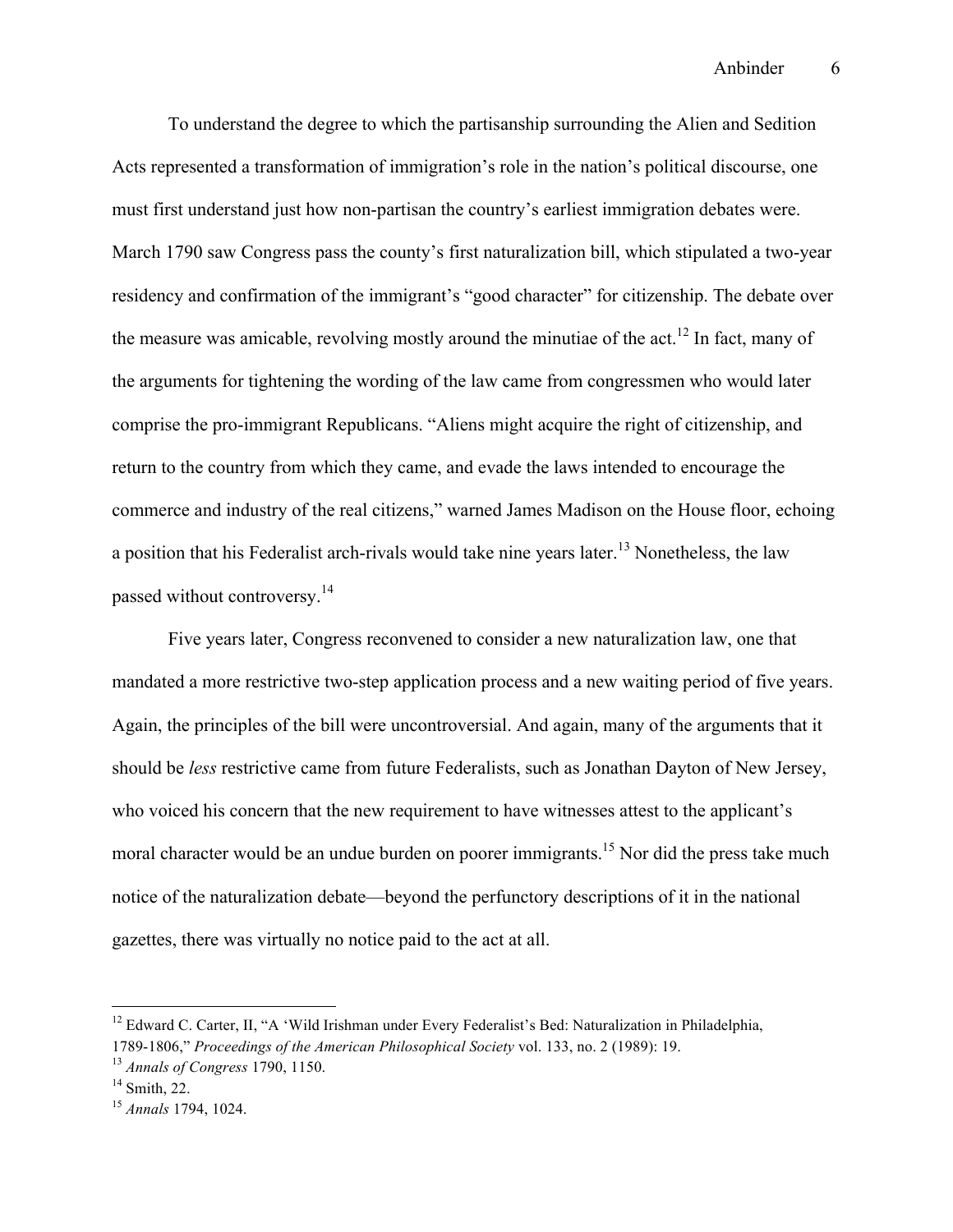This lack of attention was not for lack of immigrants to naturalize. By the mid-1790s, there were already at least four naturalized citizens serving in Congress, the majority of whom as with non-English immigrants in this era in general—were Irish.<sup>16</sup> Historians have estimated that on the eve of the Revolutionary War perhaps 300,000 people of Irish birth or ancestry, mostly Scots-Irish Protestants, were already living in the United States. Over the course of the eighteenth century, these Irish had settled as far north as New Hampshire and as far south as Georgia, with the largest concentration probably in Pennsylvania.<sup>17</sup> Many were quite poor indentured servitude was a popular way to finance one's passage—and more likely to remain transient than other groups of immigrants, a characteristic that would later fuel the perception that Irishmen were not committed to staying in America and becoming American.<sup>18</sup> Thousands continued to immigrate every year after independence—about 3,000 per year arrived in Philadelphia alone—as poverty, disease, and an increasingly unstable political landscape in Ireland became more influential pushes for the Irish to emigrate.<sup>19</sup> Upon arrival, they found an American government welcoming them with open arms. Treasury Secretary Alexander Hamilton, for one, went to great lengths to profess his desire for open borders, calling immigrants "an important resource, not only for extending the population, [but] with it the useful and productive labor of the country" in his *Report on Manufactures*. "There are…valuable workmen, in every branch," he wrote, "who are prevented from emigrating solely by the want of means."20 President Washington himself was no less inviting. As president he told the

<sup>&</sup>lt;sup>16</sup> Maurice Bric, "The Irish Immigrant and the Broadening of the Polity in Philadelphia, 1790-1800,"

in *Empire and Nation: The American Revolution in the Atlantic World*, eds. Eliga H. Gould and Peter S. Onuf (Baltimore: The Johns Hopkins University Press, 2005), 165.

 $17$  Miller et al., 145.

<sup>18</sup> Kevin Kenny, *The American Irish: A History* (New York: Longman, 2000), 32.

 $19$  Miller, 59.

<sup>20</sup> Alexander Hamilton, "Report on Manufactures" in *Alexander Hamilton: Writings*, ed. Joanne B. Freeman (New York: Library of America, 2001), 662.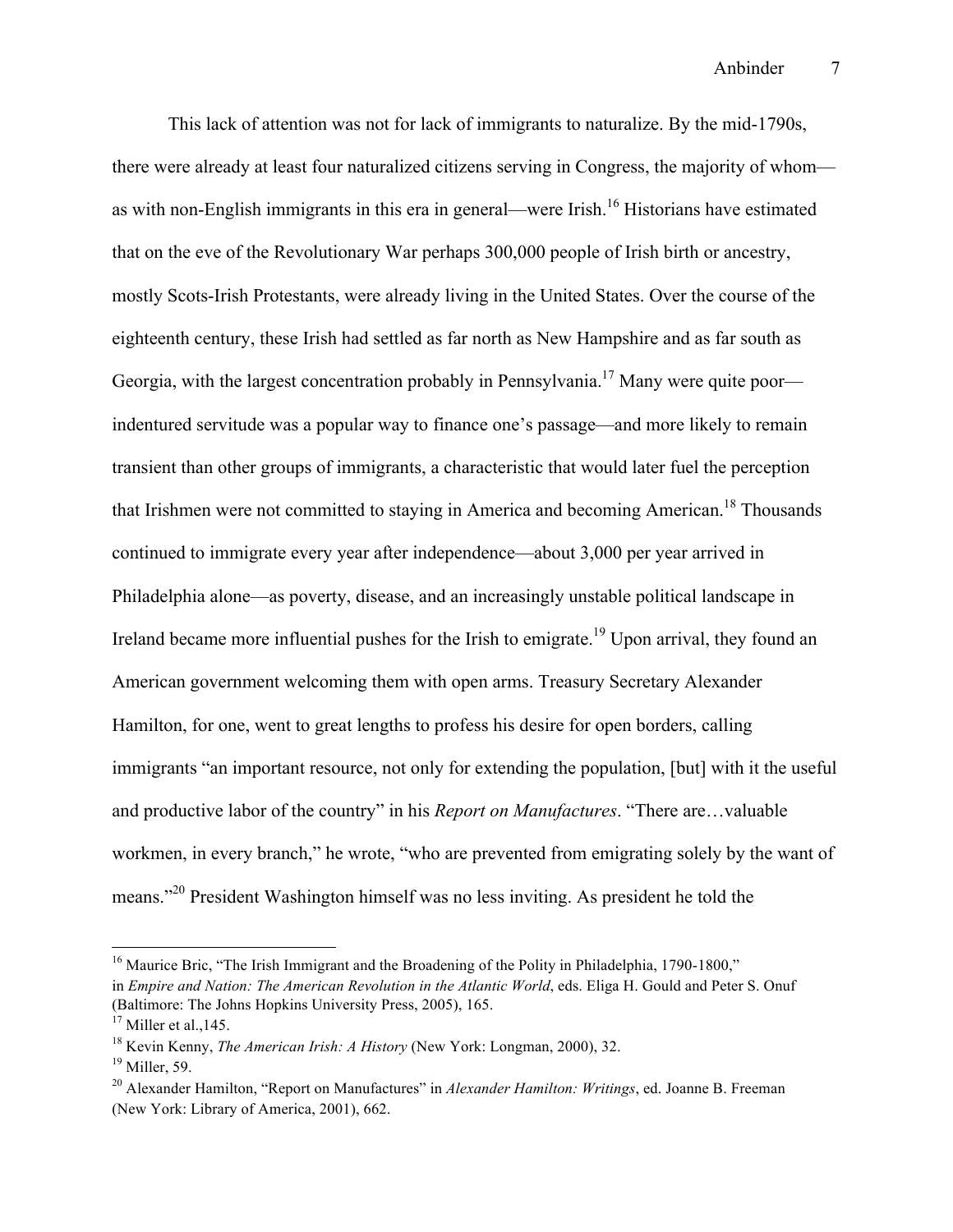Philadelphia Emigration Society that he took "particular pleasure" in making America a "grateful residence to persons emigrating from foreign Countries," and in a letter to Joseph Mandrillon expressed dismay that foreign gossip about the Whiskey Rebellion "seem principally designed to deter People from migrating to America."<sup>21</sup>

In fact, it was Washington's handling of the Whiskey Bill and the subsequent rebellion that helped effect a more partisan discourse on immigration issues. This is not to say that Americans began to feel particularly strongly about immigrants per se, even though the act was widely seen as disproportionately affecting the Scots-Irish communities of frontier Pennsylvania.<sup>22</sup> Rather, Federalists feared what they saw as mob rule in western Pennsylvania, and the fact that the "mob" was mostly Scots-Irish gave them a new channel through which to voice their opposition to what they perceived as excessive democracy. Conversely, the immigrant rebels suppressed by Washington's forces became somewhat of a cause célèbre for those already opposed to the administration's tactics. The Hartford *Federal Gazette*, for example—later to become the ultra-Republican *Philadelphia Gazette*—called the issue a matter of "an Irishman's morality." "It…is really hoped, that Congress at their next session, will have a little regard to the morals of the back Pennsylvanians," it stated, "if, as they say, their morals are really in danger from the advanced price of rum and whiskey."<sup>23</sup>

The national press's focus on the immigrant aspect of the rebellion increased as the conflict wore on. On 2 September 1794, the *New-Hampshire Gazette* published an alarmist letter from Fort Pitt that summed up the stakes in the media, if not in reality. "We are all in confusion

 $21$  George Washington to the Philadelphia Emigration Society, 22 February 1796, in "The writings of George Washington from the original manuscript sources," Electronic Text Center, University of Virginia Library, at virginia.edu (accessed 2 November 2012); GW to Joseph Mandrillon, 29 August 1788, in "The Papers of George Washington: Digital Edition" ed. Edward G. Lengel, at rotunda.upress.virginia.edu (accessed 2 November 2012).  $22$  Miller et al., 137.

<sup>23</sup> *Federal Gazette,* 3 September 1791.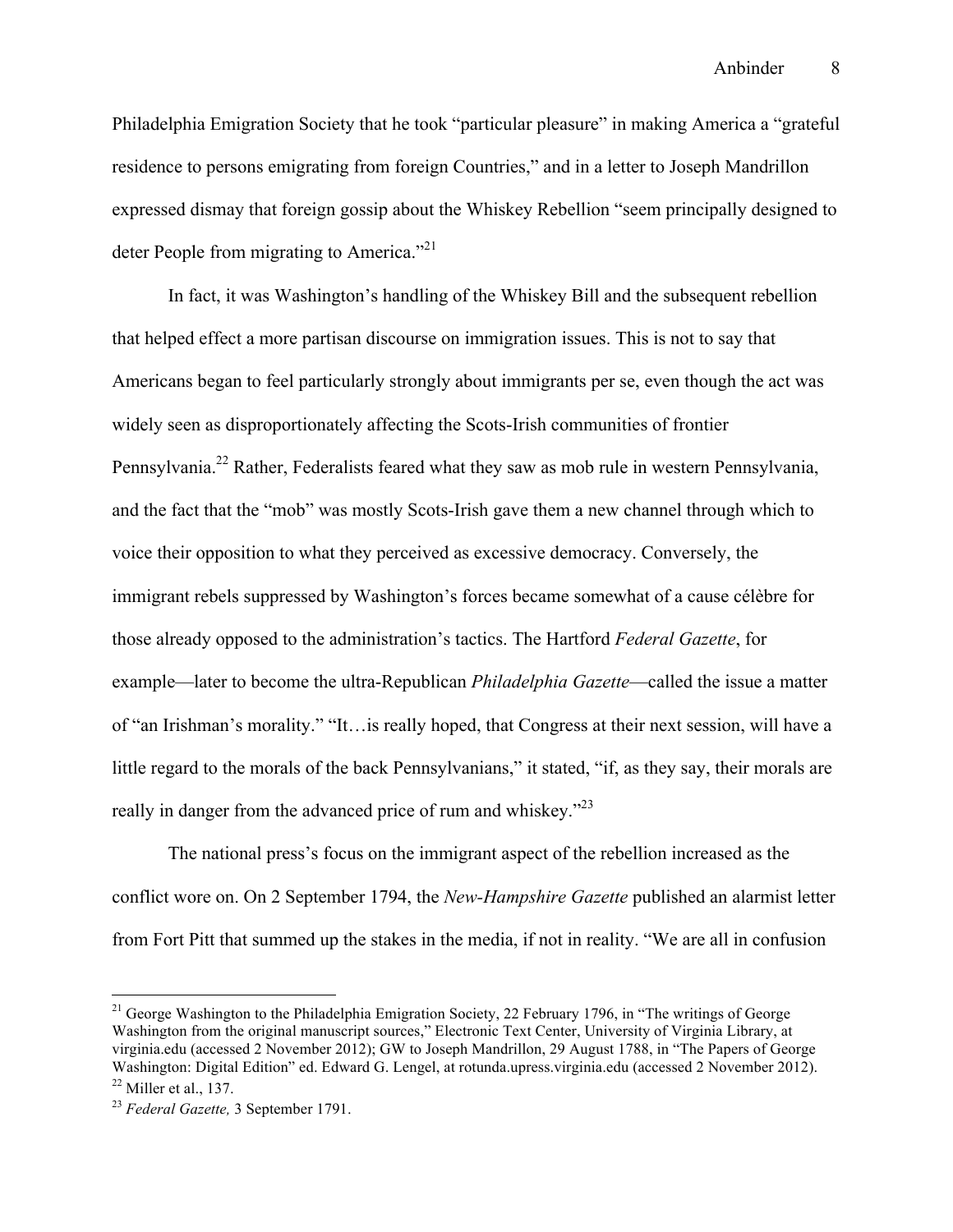at present," it read. "The wild Irish have assumed the reins, and have threatened to shoot every man who may not choose to oppose the old, in hopes to establish a new government. *Brackenridge, Gallatin* and *Smilie* are spoken of for chiefs, and it is reported that Gen. *Simcoe* is to supply arms and ammunition."<sup>24</sup> Hugh Brackenridge, Albert Gallatin, and John Smilie were three immigrant congressmen of the day, and John Simcoe was commander of the British army in Canada, thus alluding to a multilateral conspiracy against the United States.<sup>25</sup> Similarly incendiary rumors existed on the anti-administration side: In a memoir of the rebellion published in 1796, Irish-born congressman William Findley attacked Hamilton, accusing him of using his office to shape the outcome of the rebels' trials and prevent Congress from providing reparations to Pennsylvanians.<sup>26</sup>

In reality, none of these claims were true. The three aforementioned congressmen were actually moderates tasked with negotiating a settlement, the British military never provided any active assistance to the insurgents, and historians have been unable to find any evidence of wrongdoing on Hamilton's part.<sup>27</sup> The claims were hardly the first instance of fallacious accusations in the American press, yet the *Gazette* letter and Findley's book show how the Whiskey Rebellion provided the first opportunity for the country to apply its growing partisanship to the topic of immigrants well before the Alien and Sedition Acts came to the fore. The *Gazette*, moreover, is evidence of a rhetorical practice that would remain stubbornly prevalent well into the years of the Alien and Sedition Acts: inciting xenophobia by implying that immigrants were complicit in a plot led by America's enemies to overthrow the government.

 <sup>24</sup> *New-Hampshire Gazette,* 2 September 1794.

<sup>&</sup>lt;sup>25</sup> "Simcoe, John Graves," in "The Dictionary of Canadian Biography Online" eds. University of Toronto and Université Laval, at biographi.ca (accessed 2 November 2012).

<sup>&</sup>lt;sup>26</sup> William Findley, "History of the Insurrection in the Four Western Counties of Pennsylvania." 292-305.

<sup>27</sup> Nicholas Dungan, *Gallatin: America's Swiss Founding Father* (New York: New York University Press, 2010), 58-59; Forrest McDonald, *Alexander Hamilton: A Biography* (New York: W.W. Norton, 1979), 431.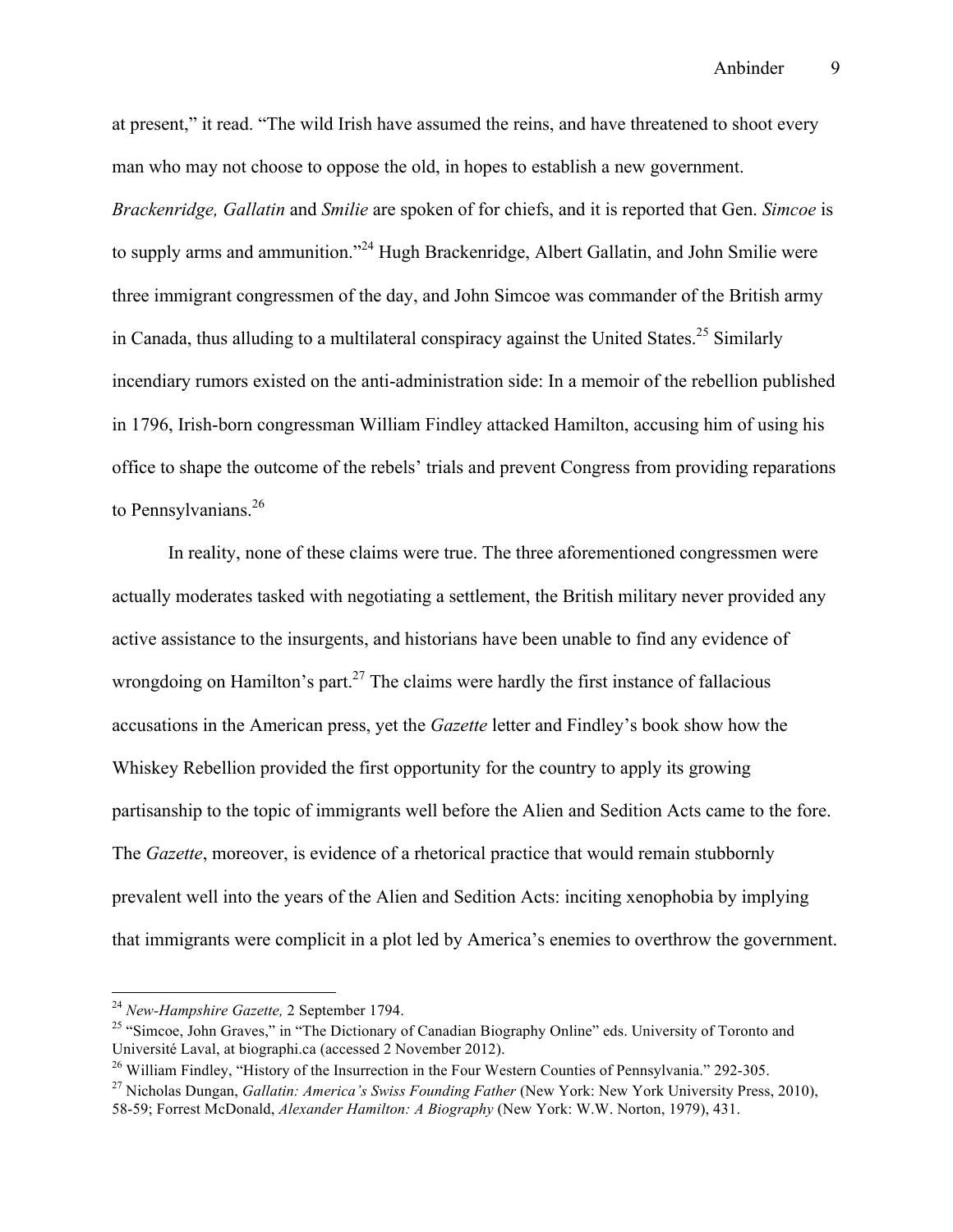The next time such an accusation was made, however, it would be the government itself pointing the finger.

Thereafter, the partisan divide over the issue of immigration increased year by year, just as it did in most other aspects of the republic's political discourse. To Federalists, at least, this was part of the problem. Immigration mattered, and immigrants were uniquely poised to make an impact at the ballot box as they began to craft a political identity for themselves. A glance at the returns from the presidential elections of the era shows the degree to which naturalized citizens tacked toward the new Republican Party. Anti-Federalist electors won less than a quarter of the 1792 vote in Pennsylvania, the state with the most immigrants and one of the few with a direct popular vote for President. Four years later, Election Day saw the anti-administration Republicans eke out a one-point victory there.<sup>28</sup> The margins were greater still in the urban precincts of Philadelphia County that teemed with Irish-Americans. In Southwark, one such district, Jefferson received 91 percent of the vote.<sup>29</sup>

The immigrant communities' swing to the Republicans paralleled the rise of a more acerbic Federalist press when it came to the issue of immigration. "Are you patriots because you have nothing American about you?" asked the *Gazette of the United States* with the utmost sarcasm. "Because most of you are aliens by birth, enemies to America in principle."<sup>30</sup> The presidential endorsement of the *Aurora General Advertiser* provided a succinct rebuke. "Time has evinced to us the politics of our [current] government," it read. "It cannot possibly have

<sup>&</sup>lt;sup>28</sup> "Pennsylvania Presidential Election Returns 1796," ed. Harold Cox (Wilkes University), at wilkes.edu (accessed 2 November 2012).

 $29$  Carter, 332.

<sup>30</sup> *Gazette of the United States*, 28 March 1796.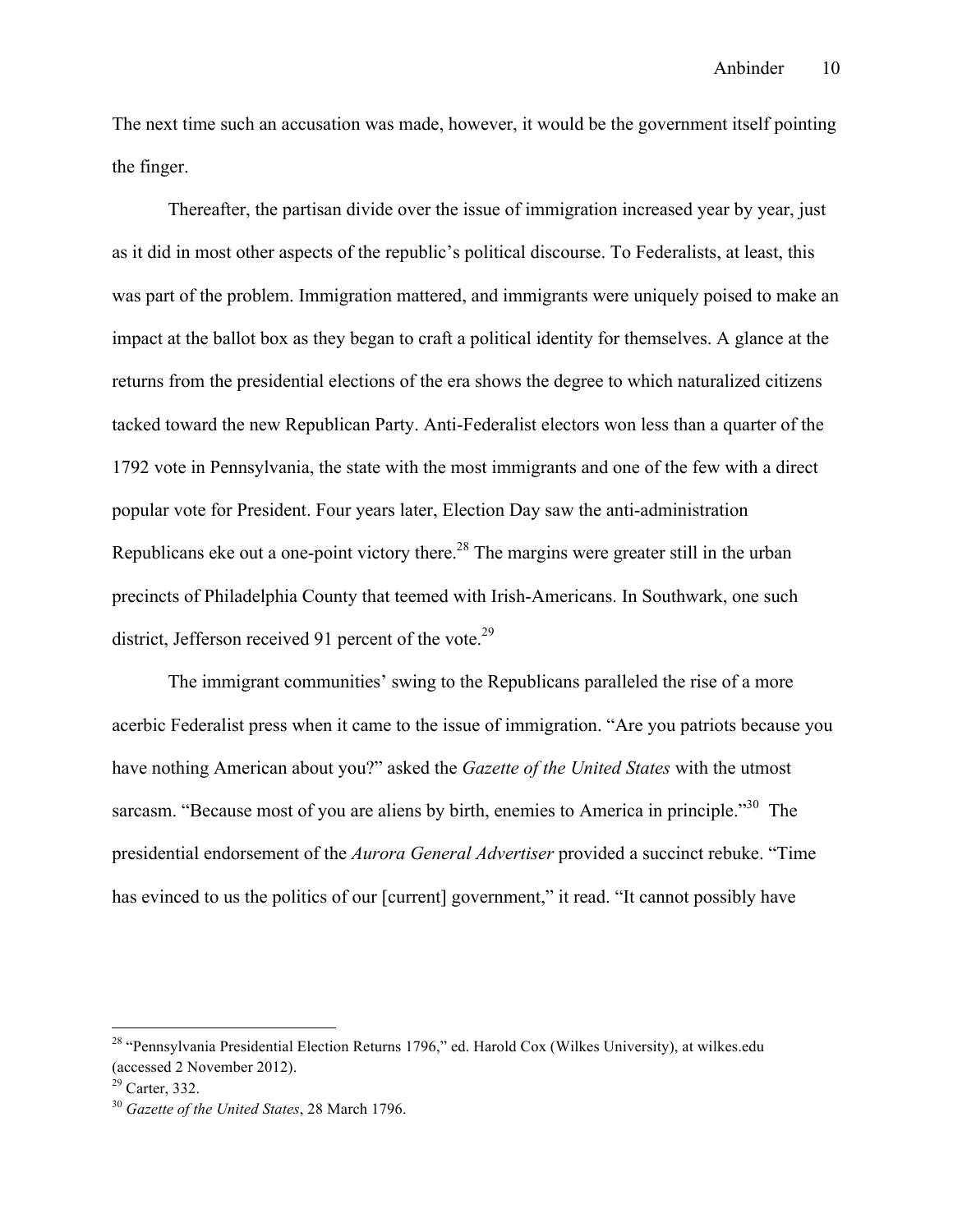escaped our notice, who are our true friends…and it will be recollected that a JEFFERSON has invariably been our warmest friend."31

Amid the press's prattle, though, it was clear that the evermore-partisan political environment and the ongoing immigration trends were resulting in immigrant Republicans wielding increased influence at the ballot box. In several instances, this new power came in the form of immigrant candidates. Elections from 1794 to 1798 saw a significant number of recently naturalized citizens win election to Congress, from Blair McClenachan, who had helped organize protests against the Jay Treaty and seized the Pennsylvania seat belonging to the first Speaker of the House, to the Vermonter Matthew Lyon, whose altercations with Federalists would make him one of the more infamous congressmen of the period.<sup>32</sup> Of course, just because these men had been elected to the legislature was no guarantee they would be treated with honor upon arrival at Congress Hall. Lyon was singled out for particular mockery at the hands of *Porcupine's Gazette*, his ethnicity always the main object of derision. "This singular animal is said to have been caught on the bog of Hibernia," wrote editor William Cobbett, himself an English immigrant but by this point a thoroughbred nativist. "[He] has never been detected in having attacked a *man*, but report says he will eat women."<sup>33</sup> Nor was the world of poetry immune from ethnic parodies of Lyon. So went one: "I'm rugged Mat, the Democrat, / Berate me as you please Sir, / True Paddy whack ne'er turned his back, / Or bowed his head to Caesar."<sup>34</sup>

Some Federalist opposition tactics were less lighthearted, such as those employed in the 1797 election for Philadelphia's district in the Pennsylvania state senate. The race pitted

 <sup>31</sup> *Aurora General Advertiser*, 13 August 1796.

<sup>&</sup>lt;sup>32</sup> Bric in Gould and Onuf, 165.

<sup>33</sup> *Porcupine's Gazette*, 6 June 1797.

<sup>34</sup> Aleine Austin, *Matthew Lyon: "New Man" of the Democratic Revolution, 1749-1822* (University Park: The Pennsylvania State University Press, 1981), 92.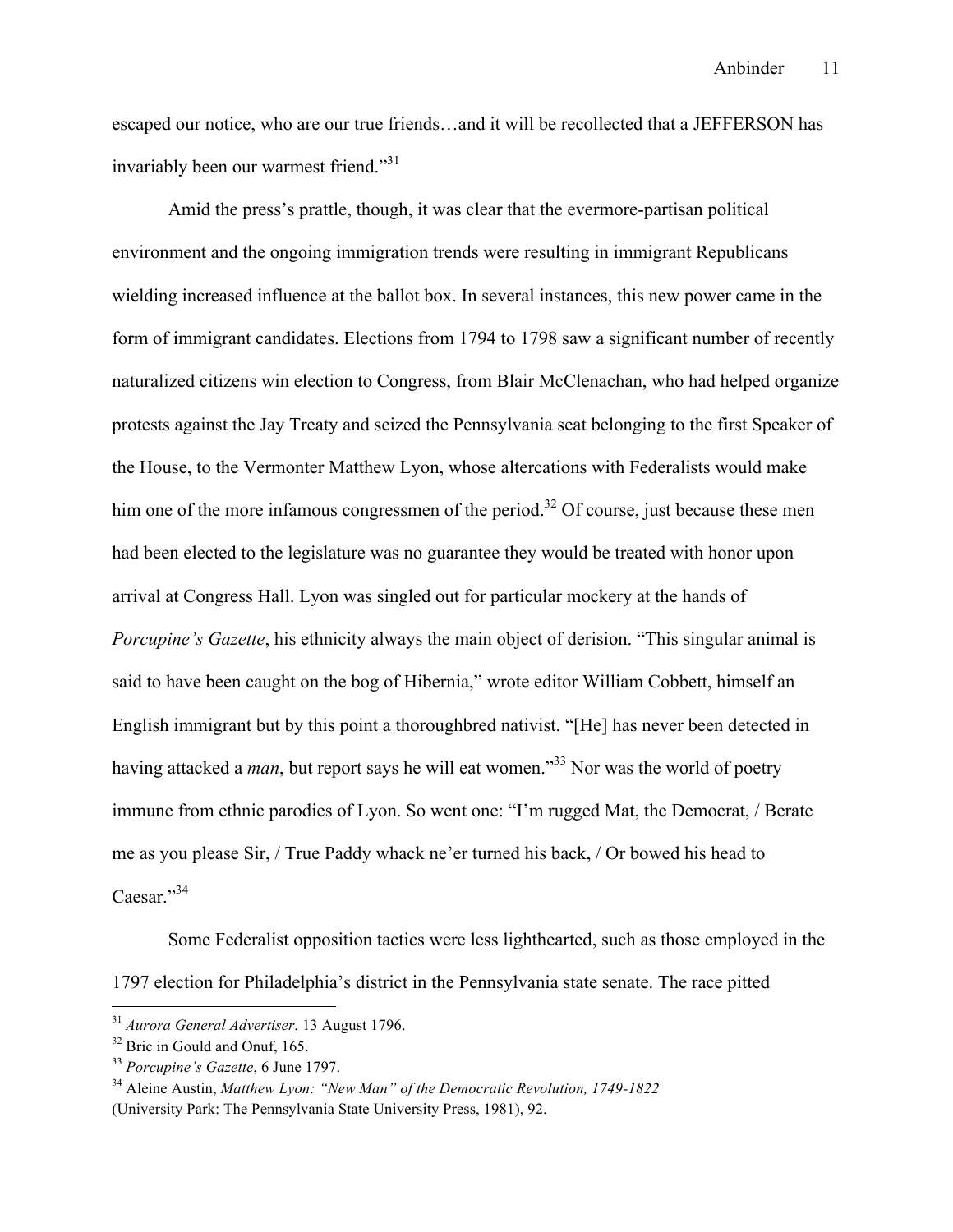Benjamin Morgan, a Federalist, against a Republican named Israel Israel, a well-respected innkeeper in Philadelphia's working-class community.<sup>35</sup> On Election Day in October, Israel prevailed, with 60-point margins in his favor in the working-class suburbs of Southwark and Northern Liberties offsetting Morgan's advantage in the central precincts.<sup>36</sup> "Proofs of the flourishing state of republicanism!!" reported the New York *Spectator* with glee. A victory for "Jews over the Gentiles," Cobbett fumed.<sup>37</sup> Sensing a possibly embarrassing defeat, the Federalists pounced, insisting that aliens had actually cast many of the ballots from Irish precincts like Northern Liberties. Furthermore, one newspaper wrote, Israel's Irish supporters had been unduly influenced by the lure of a network of "taverns... kept open for a week previous to the election."<sup>38</sup>

A state investigation took three months, and in February 1798 ruled in the Federalists' favor, invalidating the election and setting a re-election date later that month. It was then that the Federalist media blitz of ethnic fear-mongering began. This time, cried the *Gazette of the United States*, they would make the naturalized "take out their certificates" and ensure they had paid all their taxes.39 "I seize this earliest opportunity of observing to the people of *property* and of *good intentions*, particularly the Quakers in Philadelphia county," wrote Cobbett in *Porcupine's Gazette*, "that unless they turn out and clap their shoulders to the wheel, I most sincerely wish they may next be represented by a Chimney Sweep"—the last reference an apparent swipe at

 <sup>35</sup> Harry Martin Tinkcom, *The Republicans and Federalists in Pennsylvania, 1790-1801*

<sup>(</sup>Harrisburg: Pennsylvania Historical and Museum Commission, 1950), 177. It should be noted here that it has been a subject of historical inquiry whether Israel was actually Jewish (as his name implies). Tinkcom explicitly states so, but he may just be inferring. Bric, writing later, says that no clear evidence exists to confirm the fact.

<sup>36</sup> Richard G. Miller, *Philadelphia—The Federalist City: A Study of Urban Politics, 1789-1801* (Port Washington: Kennikat, 1976), 98-100.

<sup>37</sup> *The Spectator* (New York), 18 October 1797; *Porcupine's Gazette*, 16 October 1797.

<sup>&</sup>lt;sup>38</sup> Bric, "The United Irishmen," 93.

<sup>39</sup> *GOTUS*, 14 February 1798.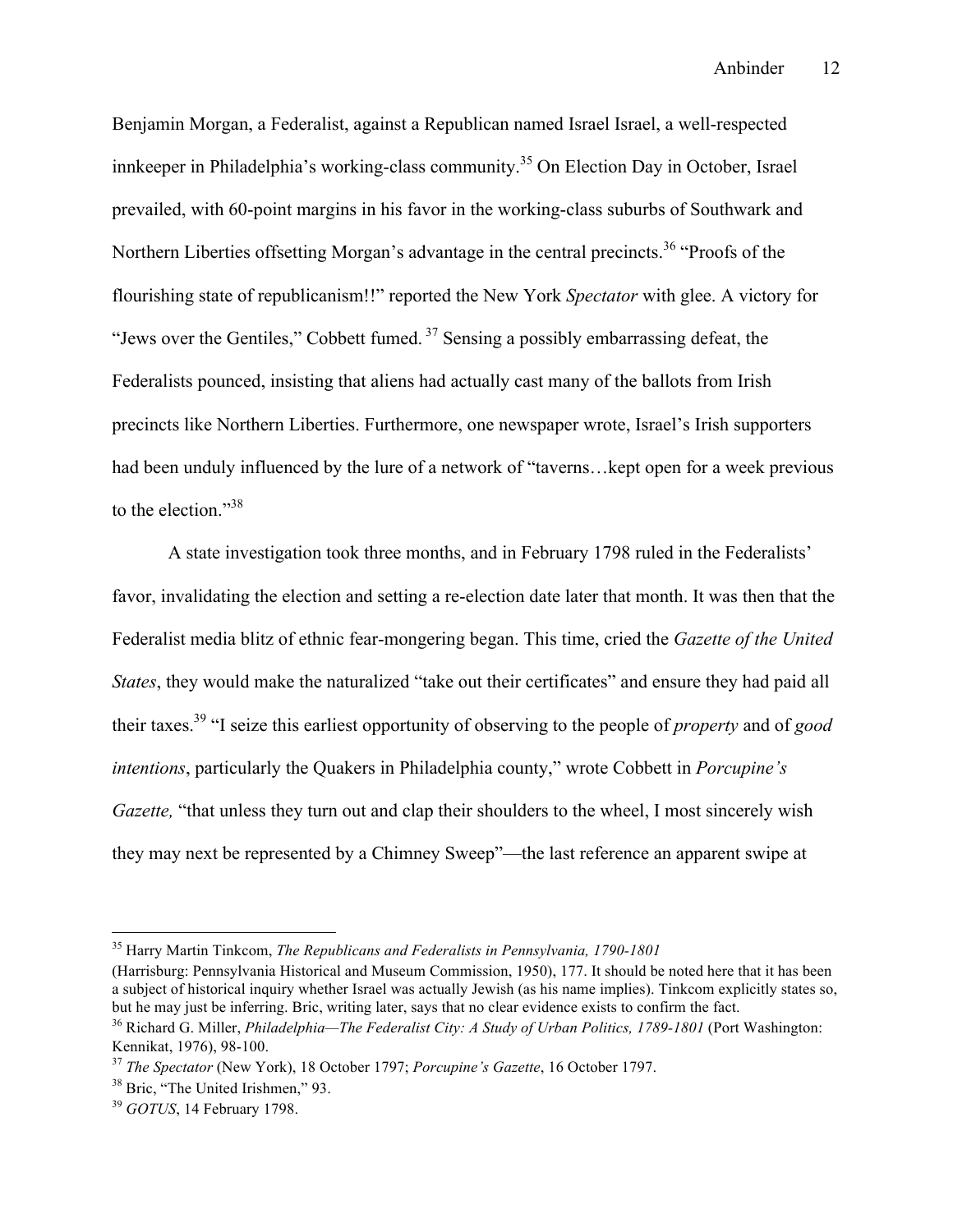Israel's social class.40 Republican correspondents retaliated with an equally ferocious get-outthe-vote campaign. "YOU are once more called…to exercise the greatest privilege enjoyed by freemen," announced *Carey's United States Recorder*. "Party spirit, by cunning, intrigue, an a partial application of the election laws…has set aside your choice of a senator, and deprived Israel Israel of his seat."<sup>41</sup> But the effort fell short—with increased Federalist scrutiny at the polls, Israel lost by 357 votes.<sup>42</sup>

By the time the Alien and Sedition Acts went into effect, the Federalists thus already had experience with wielding their political clout to disenfranchise immigrants and keep Republican candidates out of office. The key difference is that there did not yet exist an opportunity to effect such voter suppression at the national level. But in 1798 the convergence of two events created a window of opportunity that, to their credit, the Federalists recognized and seized. In March, the Adams administration made public the XYZ Affair, causing the United States to enter a period of diplomatic hostility with France and boosting public support for the president. That same spring, a series of skirmishes between British troops and Irish insurgents broke out in Ireland. The rebellion was quickly put down, and many of the "radicals" were banned from setting foot on Irish soil as long as the British controlled it. Suddenly stateless, many of the refugees fled for the United States, among them United Irishmen like our Dr. Reynolds from the Philadelphia churchyard. $43$ 

The Federalist press did its utmost to spread the notion that the new immigrants arriving on America's shores were of a more insidious variety. "Unnatural and bloodthirsty ruffians," declared one newspaper. "The United Dagger-Men of Philadelphia," read another. Congressman

 <sup>40</sup> *Porcupine's Gazette*, 2 February 1798.

<sup>41</sup> *Carey's United States Recorder*, 17 February 1798.

<sup>&</sup>lt;sup>42</sup> Bric in Gould and Onuf, 171. Israel would later serve as Philadelphia's sheriff.

<sup>43</sup> David A. Wilson, *United Irishmen, United States: Immigrant Radicals in the Early Republic* (Ithaca: Cornell University Press, 1998), 34.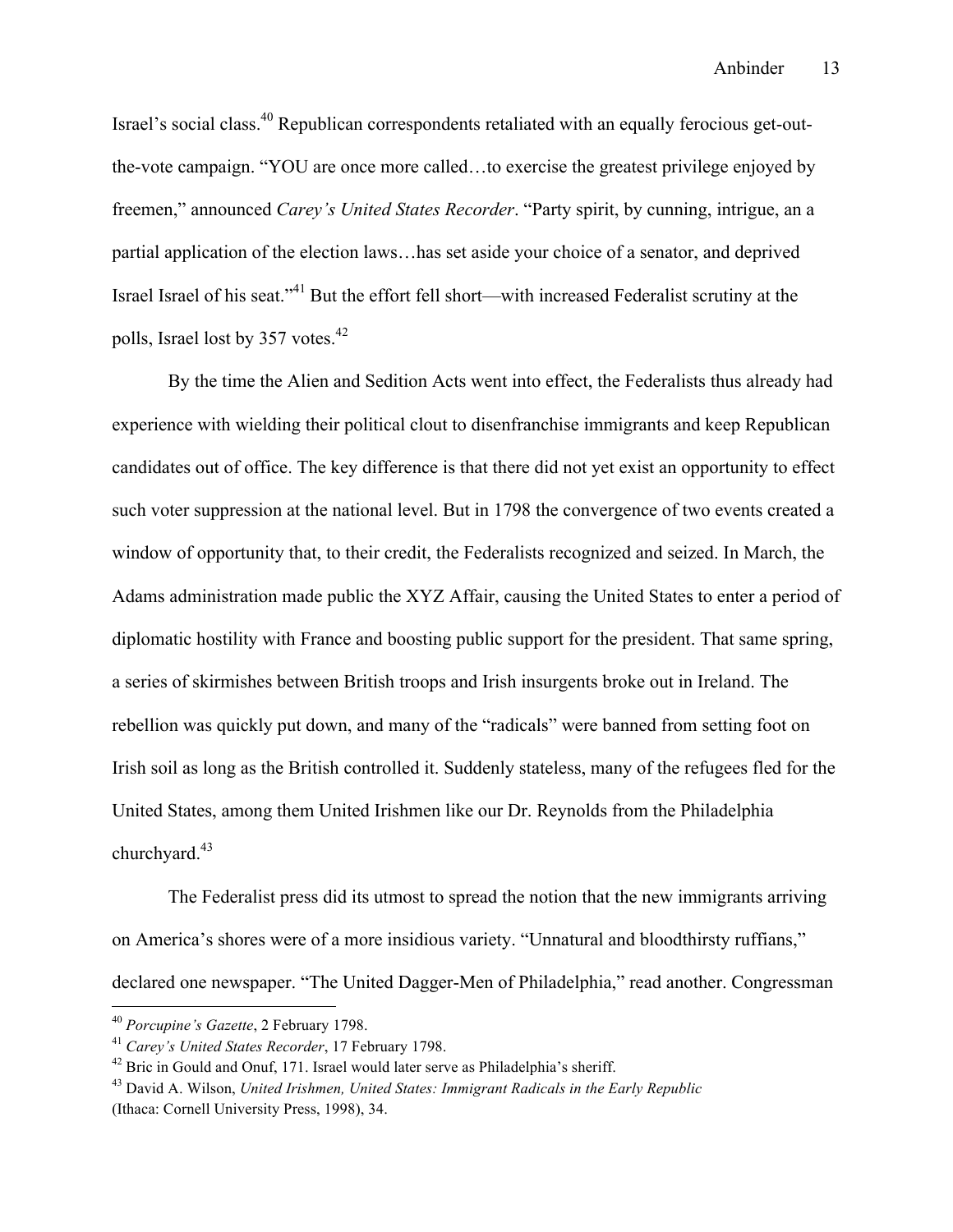Uriah Tracy, Federalist of Connecticut, called them "the most God-provoking Democrats on this side of Hell," and the editors of the *Salem Gazette* likely spoke for many Federalists when they told of how "every ship vomits United Irishmen" onto American shores.<sup>44</sup> These are the "hordes" of wild Irishmen" Congressman Harrison Gray Otis would famously decry on the House floor as he spoke in favor of a \$20 tax on naturalization certificates.<sup>45</sup>

We will never be able to ascertain what proportion of Irish immigrants in any given year comprised such "radicals," though historians of early Irish immigration have written that it was not a large one.<sup>46</sup> But it must be said that the Federalist broadside was not entirely fallacious. It is true, for example, that the United Irishmen had sought support for their revolutionary cause from France—the prominent United Irishman Theobald Wolfe Tone had himself met with the French foreign minister Pierre Auguste Adet, who helped Tone secure passage to France from the United States.<sup>47</sup> And it was also true that some of the "radical" immigrants had been convicted of crimes in Ireland, albeit political ones. They included men like Archibald Hamilton Rowan, who had already served a two-year prison sentence for distributing seditious pamphlets in Dublin by the time he reached Philadelphia.<sup>48</sup> Finally, once in America these refugees often spoke of their return to Ireland, which served to increase native-born Americans' perception of them as unwilling to integrate.<sup>49</sup> Reading Republican newspapers, however, it is difficult to believe that these supposedly radical Irish were the least bit controversial. "A New York paper recommends

 <sup>44</sup> Bric, "The United Irishmen," 87; Wilson, 1; *The Salem Gazette,* 1 September 1798.

 $45$  Smith, 24.

 $46$  Miller et al., 587.

<sup>47</sup> Theobald Wolfe Tone, *The Autobiography of Theobald Wolfe Tone* ed. Sean O'Faolain (New York: Thomas Nelson & Sons, 1937), 90-95.

 $48$  Ibid., 82.

<sup>49</sup> Maurice Bric, *Ireland, Philadelphia, and the Re-Invention of America, 1760-1800* (Portland: Four Courts, 2008), 234. Whether this is true or not will be difficult to ever conclusively prove. We know, for example, that Reynolds and other United Irishmen quickly reconvened once they had all reached American shores and kept in constant contact. Then again, one of their leaders, Theobald Wolfe Tone, admits in his memoirs that upon renting a cottage in Princeton, N.J. he "began to think my lot was cast to be an American farmer."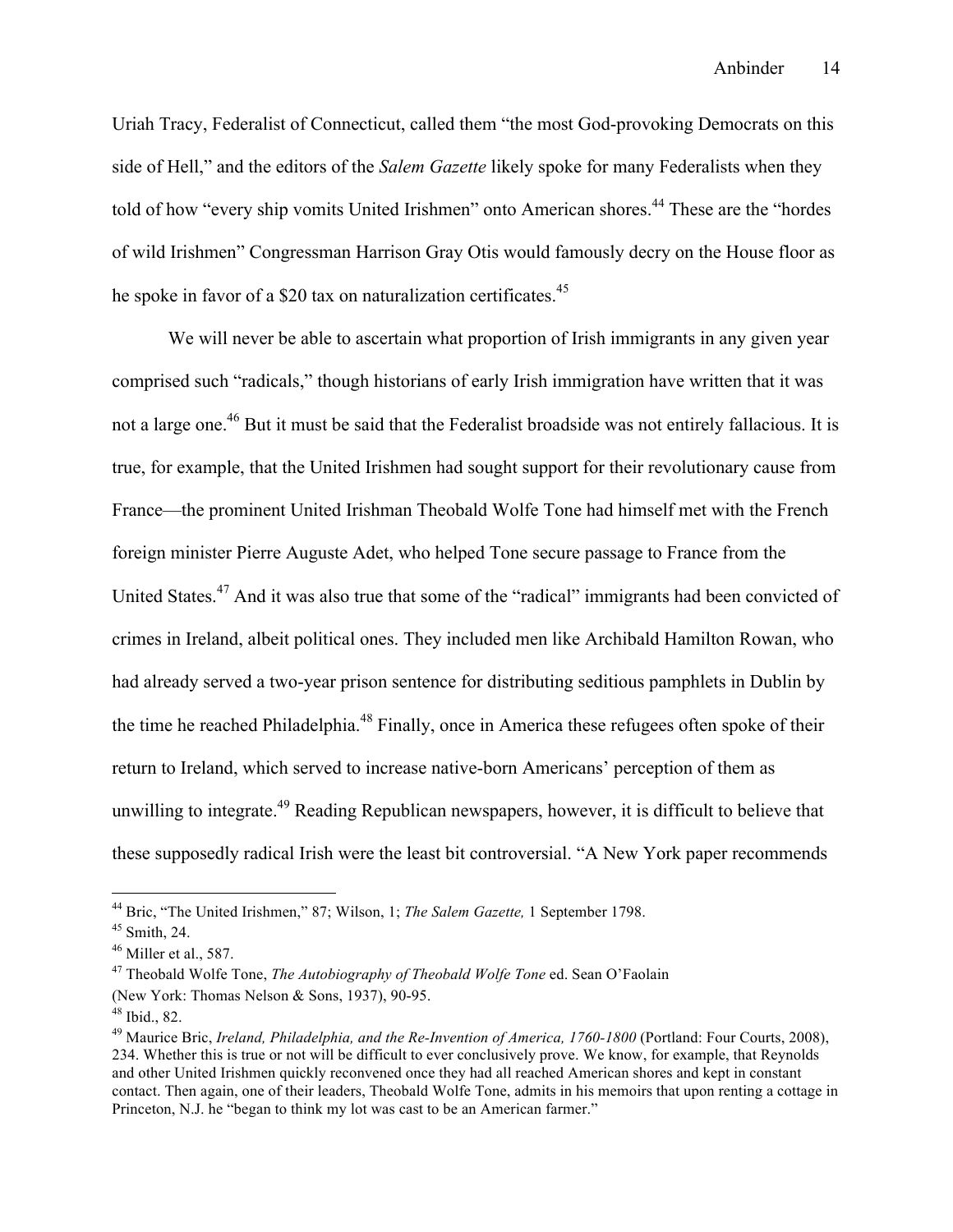the perusal of an examination of certain leaders of the *United Irishmen*," noted the *Aurora*. "No doubt the editor is very sincere in his recommendation, because perhaps he has not seen the [*illegible*] evidence of the *veracity*, the *fidelity*, the lens of *honor*, the exemplary policy of those *noble creatures*, the Peers of Ireland."<sup>50</sup>

It is no coincidence that the Federalists waited until they had a domestic scapegoat in the United Irishmen to introduce the various bills that would become the Alien and Sedition Acts. After all, if their intention had truly been to take legislative action against French enemy agents, there would have been no need to introduce an omnibus like the Alien and Sedition Acts. The Alien Enemies Act—a bill so universally called for that it was "virtually a Republican measure" and remains U.S. law today—would have been sufficient.<sup>51</sup> Nor did the legislation represent a sudden shift in how Federalists perceived the motives of immigrants; they had been lobbing the title of "Jacobins" at the Republicans and their immigrant supporters for years via their network of media outlets. Now, however, the Federalists' public national-security goal of protecting the United States from France perfectly aligned with their private electoral goal of curtailing the power of the Republican Party, and it was "radical" Irish immigrants who were allowing them to bridge the rhetorical divide between the two.

The legislative effort on the Naturalization Act began with the House Commerce and Defense Committee officially recommending a longer waiting period for naturalization, a national registry of aliens in the United States, and a strong deportation law.<sup>52</sup> Debate commenced in May 1798 on all three of these topics. From the outset, the Federalists did not make a great effort to hide that the bill was intended to create an electoral firewall. In his speech on the House floor, John Allen of Connecticut made reference to "the vast number of

 <sup>50</sup> *Aurora General Advertiser,* 5 November 1798.

<sup>51</sup> Smith, 48-49; 50 USC 3.

<sup>52</sup> Dauer, 242.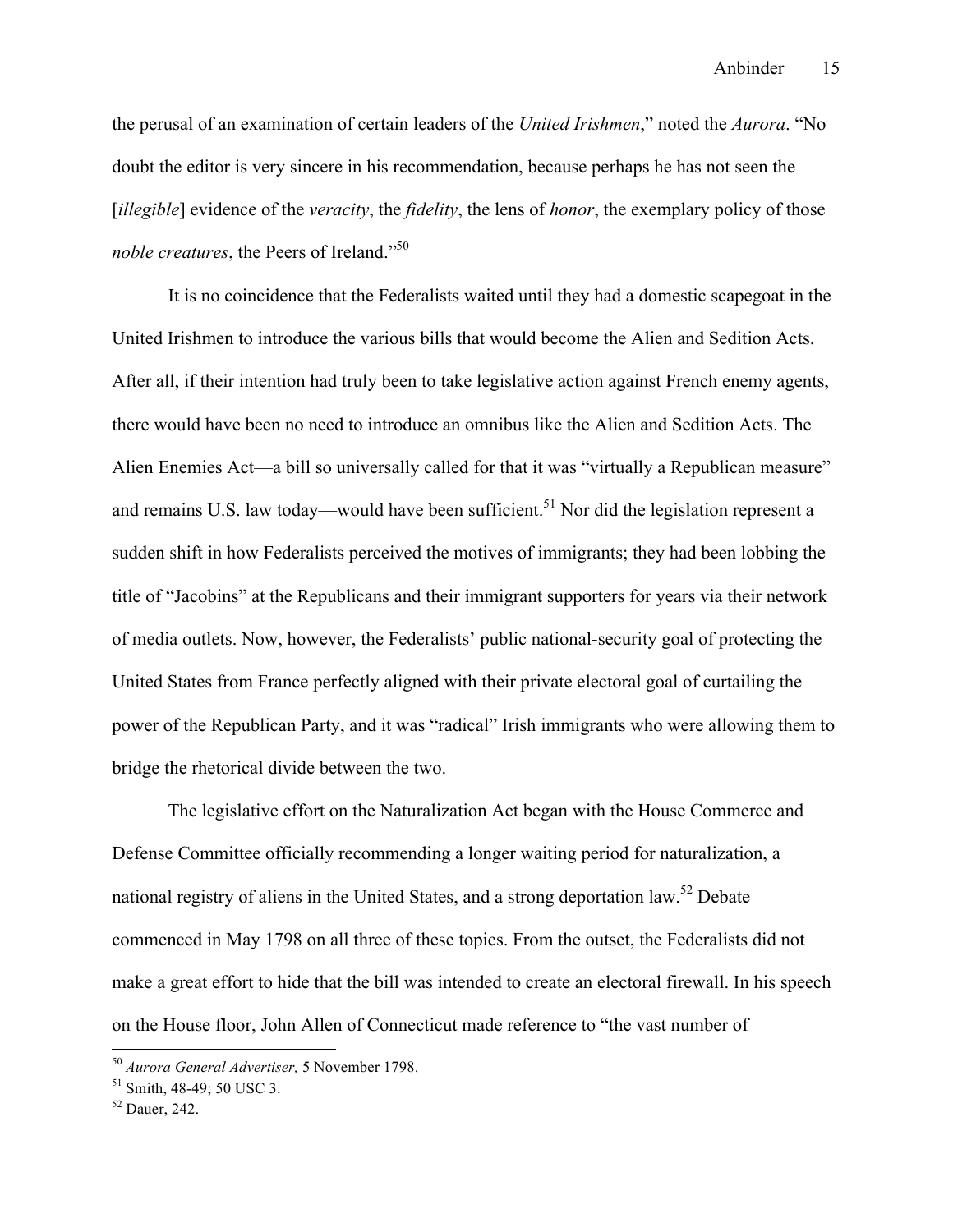naturalizations which lately took place city to support the party opposed to the president in a particular election" as being the primary reason for the act.<sup>53</sup> No Republican congressman had a direct response to his claim, suggesting that the party recognized this fact and its helplessness in preventing the law's passage. Nor was there much attempt to conceal the United Irishmen as the target: On the first day of debate, Federalist Samuel Sewall of Massachusetts introduced language extending the law's impact to any immigrant who entered the country since 1795, the year most of the United Irishmen began to arrive after their organization was made illegal in Ireland the year before. In this instance, Sewall's fellow Bay Stater Joseph Varnum, a Republican, immediately picked up on the opposition's intentions. "The impulse of the moment [leads] members to believe that these restrictions upon foreigners [are] necessary," Varnum told the assembly, adding that he didn't believe any such measures were needed "except such as belong to the nation with whom we expect to be at war."<sup>54</sup> Despite the limited debate on the bill, the vote was 41 to 40 in favor, and from there on easily passed the Federalist-dominated Senate and was signed into law by Adams on 22 May.<sup>55</sup>

Outside the halls of Congress, the Federalist press was busy assuring the general public of the necessity of the legislation. Less than a week after debate began on the Alien and Sedition Acts, Cobbett published "Detection of a Conspiracy, formed by the United Irishmen," a 40-page pamphlet whose purpose was to link the new Irish immigrants with the French government by dissecting, line-by-line, a document Cobbett claimed was the United Irishmen's constitution. France, Cobbett reasoned, needed agents well-acquainted with the United States to successfully foment a Jacobin revolution in North America. "Natives," though—by which he meant nativeborn Americans—have less incentive to join because there is "less poverty" in America. As a

 <sup>53</sup> Bric in Gould and Onuf, 171.

<sup>54</sup> *Annals* 1798, 1980.

 $55$  Smith, 56.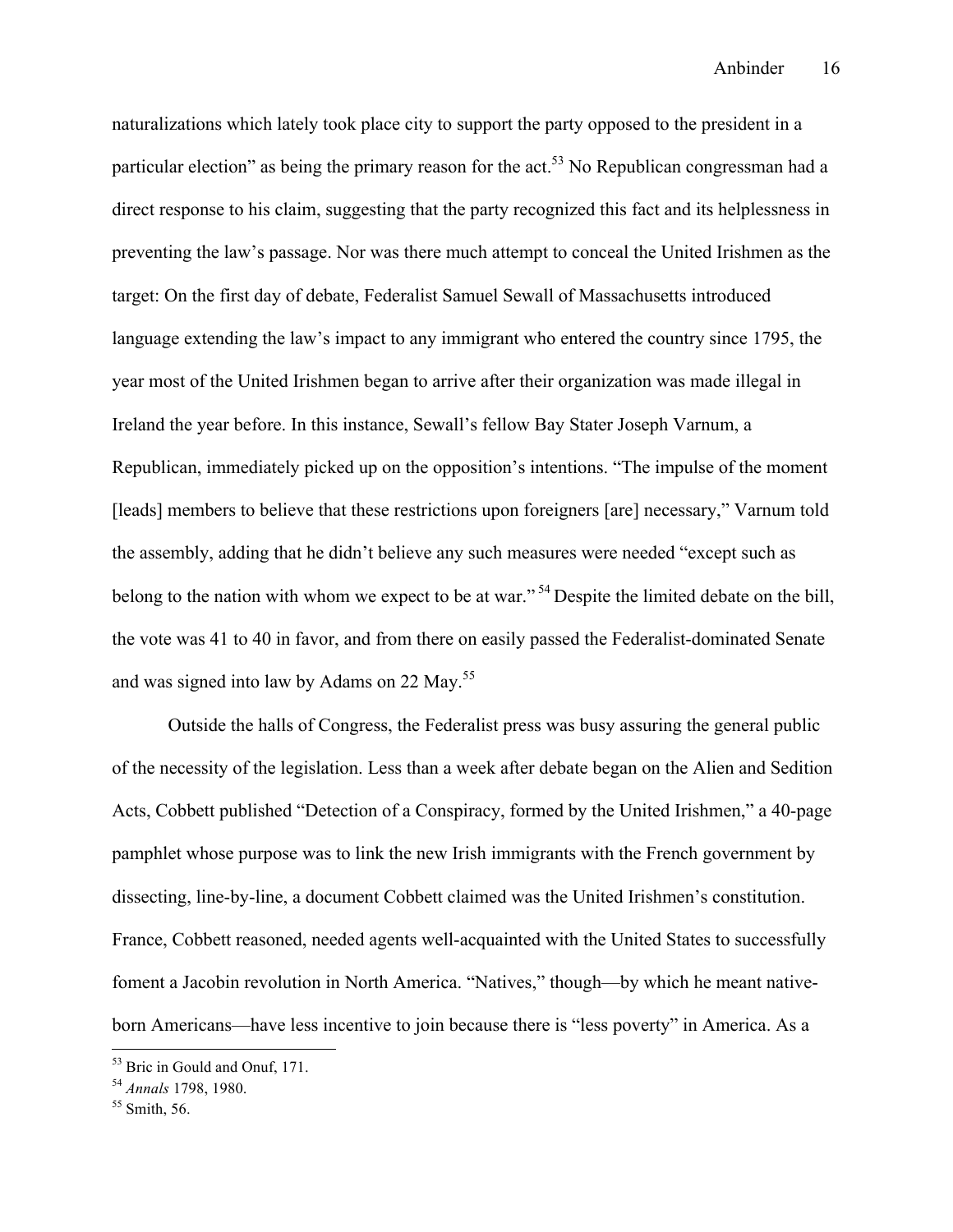result, the French turned to the Irish, "instruments more fit for their purpose…without property, without principles, without country and without character."

Cobbett then argued that the Irishmen should be feared because they are both ethnically united and lacking an ethnic identity, thus opening themselves to France's entreaties. He cited a passage stating "Irishmen are united at home, we will not be disunited abroad," then went on to decry the fact that under the group's bylaws, "every scoundrel, of whatever nation, is eligible, provided he has been manacled…for some attempt at rebellion or some act of treason...just as bees swarm when the hive is over-crowded." "That this conspiracy is intended to aid the cause of France, it is hardly necessary to insist on;" Cobbett wrote. "Every one must perceive it at the first glance—what can these ragged ruffians expect to do *alone?*"

Then, in case he had failed thus far in instilling fear in his American readers, Cobbett made a ludicrous appeal to their basest racial sentiments. "It is said that some of the *free* negroes have already been admitted into the conspiracy of the UNITED IRISHMEN," he warned, and went on to claim that some French-sympathizing slaveholders in the Carolinas and Virginia have already set their slaves free to cause disruptions in their state governments.<sup>56</sup> Having concluded this particularly far-fetched argument, Cobbett ends by commenting ominously on the Alien Enemies Act pending in Congress: "Any ALIEN LAW, which extends only to ALIENS of a *nation committing hostilities on the United States*, will not reach the members of this affiliation."<sup>57</sup>

Indeed, it was this fear of America's enemies not necessarily being from countries with which it was officially at war that prompted the Federalists to introduce the Alien Friends Act, a companion to the uncontroversial Alien Enemies Act. The latter bill allowed for deportation of

<sup>&</sup>lt;sup>56</sup> Suffice to say there is no evidence to suggest any of this.

 $57$  Peter Porcupine, "Detection of a Conspiracy Formed by the United Irishmen," 1-40.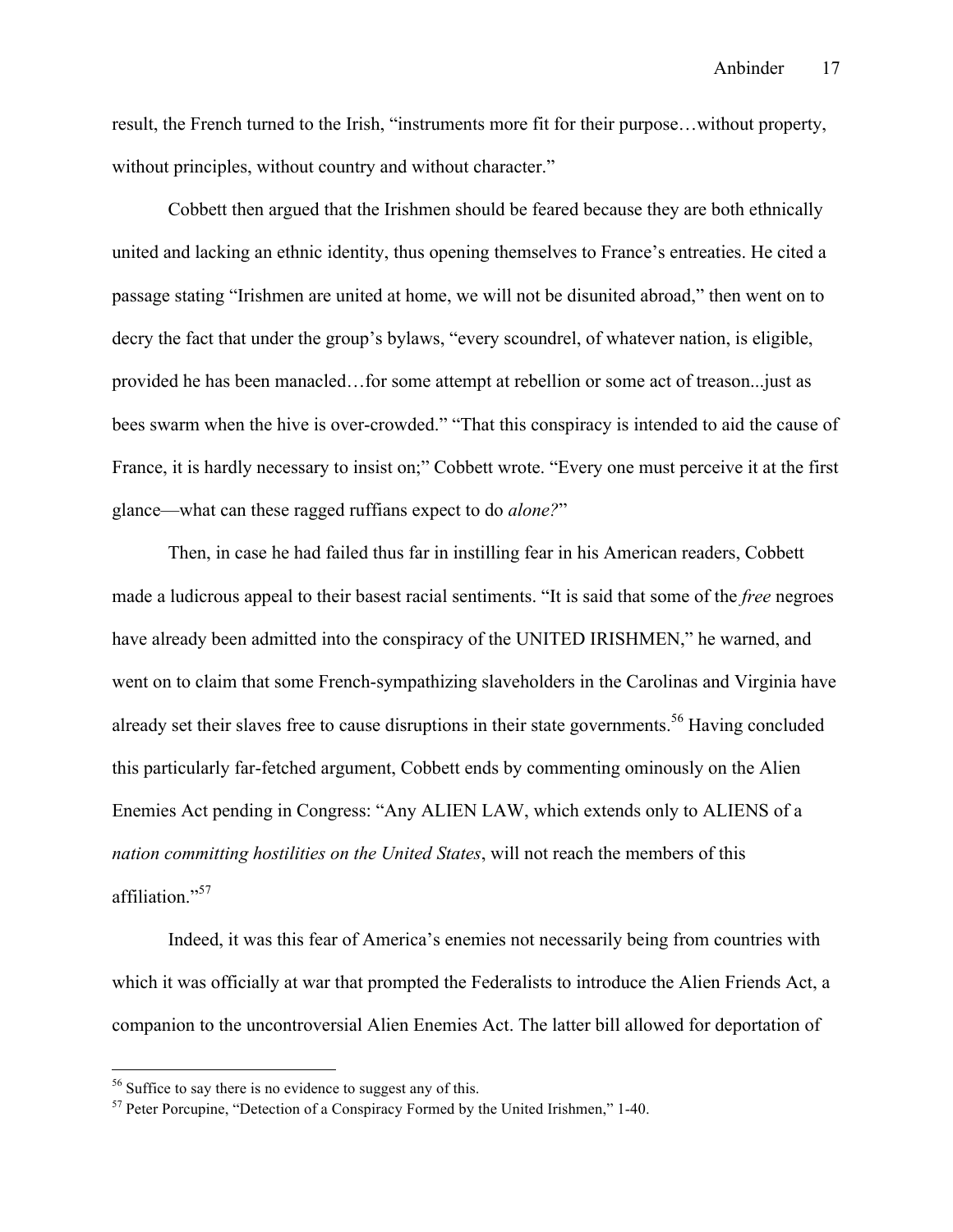people from countries with which America was officially at war, but the former would permit the federal government to deport any foreign national at any time. Again, the Republicans chose by and large not to oppose the bill on the floor of the House—members approved the measure 46 to 40, and it went into effect that June.<sup>58</sup>

In fact, the Adams administration had already begun to wield its executive-branch power to decrease further Irish immigration to America, perhaps in the event that the highly controversial Alien Friends Act did not pass Congress. Rufus King, the Adams administration's minister to Great Britain, successfully negotiated a deal with his counterparts in the Court of St. James's that prevented many of the United Irishmen's most important leaders in British custody from traveling to America.<sup>59</sup> King's correspondence with Senator William Bingham of Pennsylvania is also notable as being among the bluntest assessments of the bills' purpose made by a Federalist. "A late law has rendered a longer residence necessary to naturalization," Bingham wrote King in September 1798, "but this will not prevent their seeking an asylum here, *altho' it will deprive them of the power of influencing elections*."<sup>60</sup>

Despite Adams signing the Alien Friends Act into law, it was controversial enough even among Federalists that not a single deportation ever took place under it. (Hamilton, for one, called it "deficient in precautions against abuse and for the security of Citizens.") $^{61}$  But correspondence between Adams and Secretary of State Timothy Pickering, whom he had placed in charge of the act's implementation, reveals that immigrants were among the intended targets—if, that is, they were prominent enough to constitute political opponents. Among these men were William Duane, editor of the *Aurora*, and John Daly Burk, editor of the New York

 <sup>58</sup> Smith, 61.

 $59$  Wilson, 112.

<sup>60</sup> William Bingham to Rufus King, 30 September 1798, in *The Life and Correspondence of Rufus King*. Accessed electronically via Google Books, 2 November 2012.

 $<sup>61</sup>$  Hamilton, 914.</sup>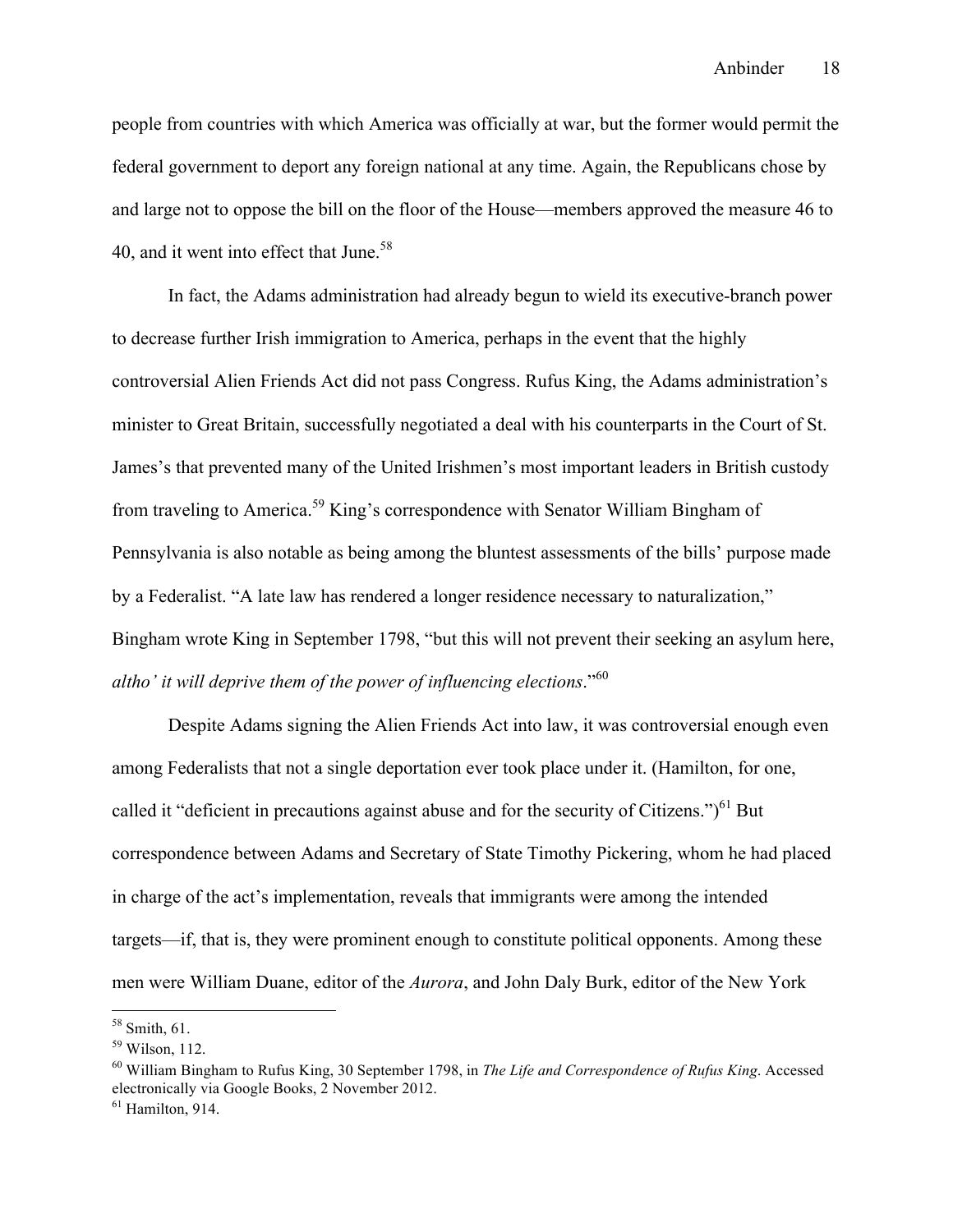*Time Piece.* Ultimately, the Adams administration decided to prosecute the men—Irish immigrants both—under the Sedition Act rather than deport them, but Adams and Pickering were chomping at the bit to rid themselves of such well-known Irish-American Republicans. "If Burk is an alien," Pickering wrote the New York district attorney, "no man I a fitter object for the operation of the alien law."62

As for the Sedition Act, its role as an electoral tool rather than a national-security strategy cannot be doubted—it had a sunset clause that caused it to expire the day Thomas Jefferson was inaugurated.<sup>63</sup> But an often-overlooked fact about the Sedition Act is just how many of the prosecutions it led to involved immigrant publishers. Matthew Lyon had predicted such an outcome, declaring the law "very likely would be brought to bear on me the very first."64 He was, in fact, the first prosecuted under the act—he received a four-month prison sentence but managed to win re-election anyway. James Callender, a Scottish muckraker, also went to jail in June 1800 and was not released until the day of President Jefferson's inauguration. And let us not forget Duane, publisher of the *Aurora*, one of the last staunch Republican journals in a city teeming with Federalist writers.<sup>65</sup>

It was Duane, in fact, who organized the protest against the Alien Friends Act that culminated in the "Plea of Erin," a heartrending example of why the Irish immigrant community stood against the bill. It was the very same petition—or one quite similar to it—that James Reynolds was arrested for promoting in front of St. Mary's. The Plea begins with a rebuke of the Adams administration, reminding the president that as a delegate to the Continental Congress he had supported Irish asylum in the United States. "The fertile regions of America would afford

 <sup>62</sup> Smith, 172-173.

<sup>63</sup> Smith, 130.

 $64$  Ibid., 221.

<sup>65</sup> Jeffrey L. Pasley, *The Tyranny of Printers: Newspaper Politics in the Early American Republic* (Charlottesville: University Press of Virginia, 2001). Page 117 has an excellent map illustrating this point.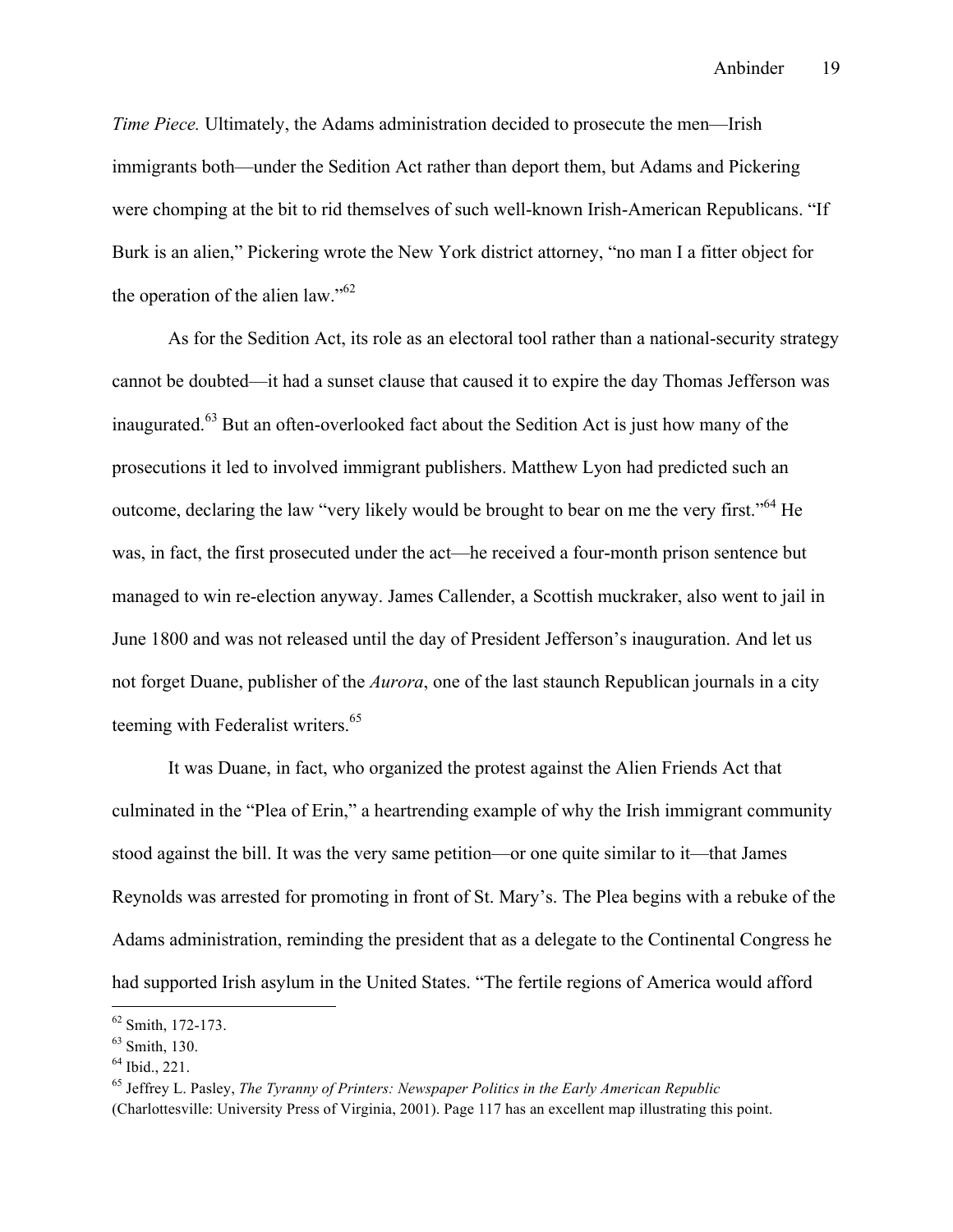Anbinder 20

you [Irish] a safe asylum from poverty, and, in time, from oppression also," Duane recalls Adams saying. Now, however, "the alien law of 1798 has alarmingly changed our condition, [and] we tremble at our present situation." The Irish were "apprehensive," Duane wrote, "from the *misrepresentations* incessantly propagated concerning us and our countrymen in the American gazettes, that *unjust impressions*, *concerning the Irish residents in the United States, and the Irish in general*, may have contributed to the adoption of this law." The note closes on a wish for a future free of such onerous legislation. "The heads and the hearts of the Americans and Irish commenced their intercourse on the endearing ground of mutual benefits," Duane writes. "So may it ever continue, and if their political shepherds shall fail to 'temper the wind to the shorn lamb' in the rich pastures of Ireland, may they find in the fold of America the proffered asylum."66

 $*$  \*  $*$  \*  $*$ 

As naïve as it may read, the Plea of Erin should not be taken as an idealistic vision of an unattainable future immigration politics, but rather one rooted in a reality that had existed a mere decade before. From 1789 to 1799, America went from a state that had embraced immigrants in its founding documents and first generation of politicians to one that passed bills aimed at restricting the role of immigrants in American society. There is no single cause for this. To a certain extent, it was the predictable response of a nation that, confronted with the realities of its own existence on the border between two tumultuous centuries, began to look inward instead of out. Perhaps it was a defense mechanism that protected American sovereignty in an era of great transatlantic unrest. Above all, though, it was the culmination of an environment in which immigrants had become merely just another constituency to be wooed or defeated—in short, the essence of partisanship. It was an evolution of American politics that caused so much vitriol that

 <sup>66</sup> William Duane, "The Plea of Erin."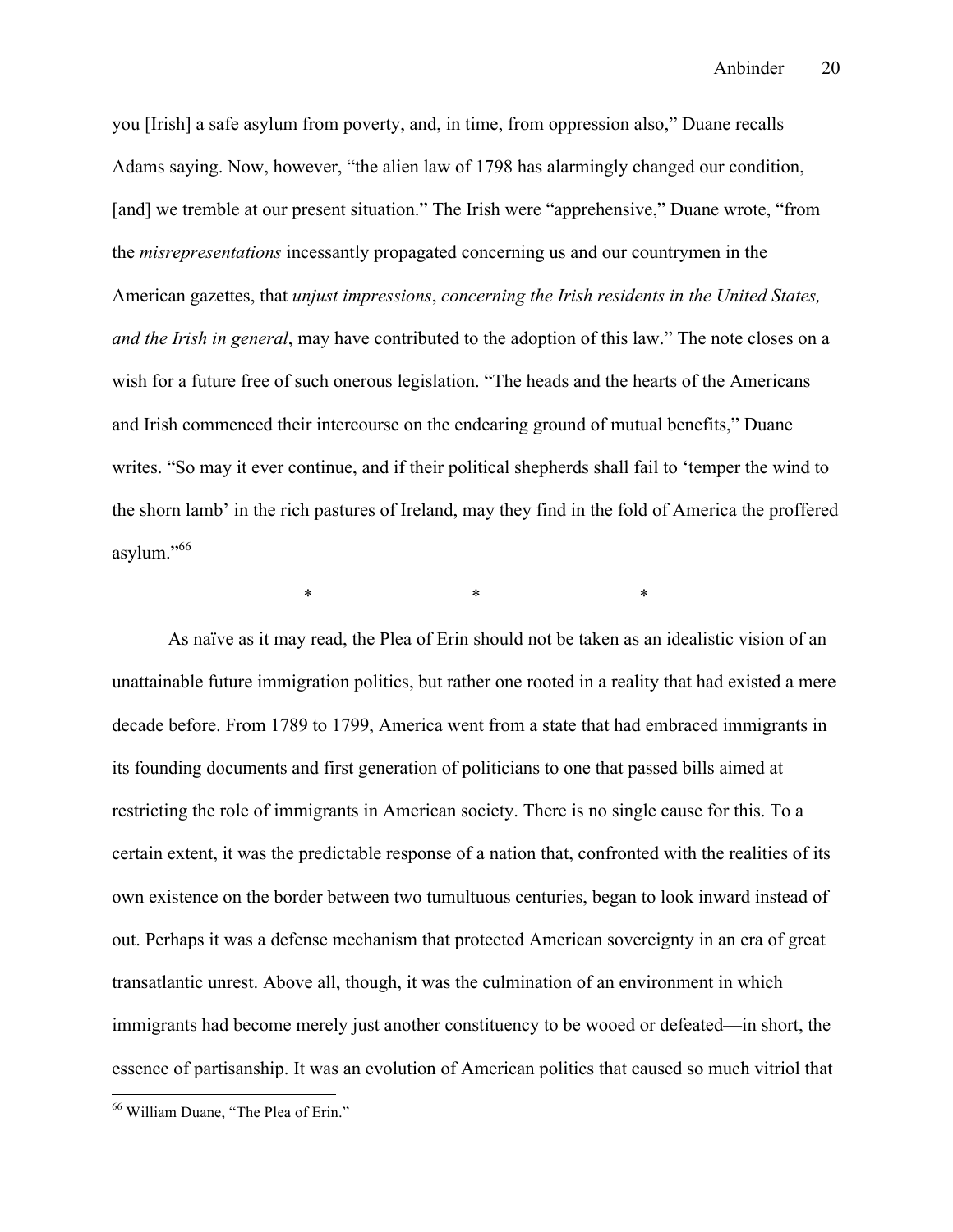it is difficult to imagine the reason behind the Alien and Sedition Acts as being anything other than xenophobic hatred.

It wasn't, though. As many a historian has demonstrated, Federalists intended to stay in power, and the disenfranchisement and intimidation of immigrants became merely a means to that end. In a sense, there is some hope in this truth—the idea that at our core as a nation we are not *inherently* intolerant of outsiders. Simultaneously, though, it demonstrates why viewing the Alien and Sedition Acts through the lens of immigration history is so much more vital a perspective even than viewing them through the lens of the First Amendment. The Federalists of the 1790s may not have been innately anti-immigration, but in passing a series of legislation so clearly aimed at America's immigrants they were, in the words of historian Maurice Bric, the first to "define America by what it was not." They did so for the sake of politics, but for the generations that followed the intolerance was more deeply rooted. Since that decade, millions of immigrants who arrived on our shores have been greeted with the same intolerance that greeted James Reynolds. It will surely remain so for the millions yet to come.